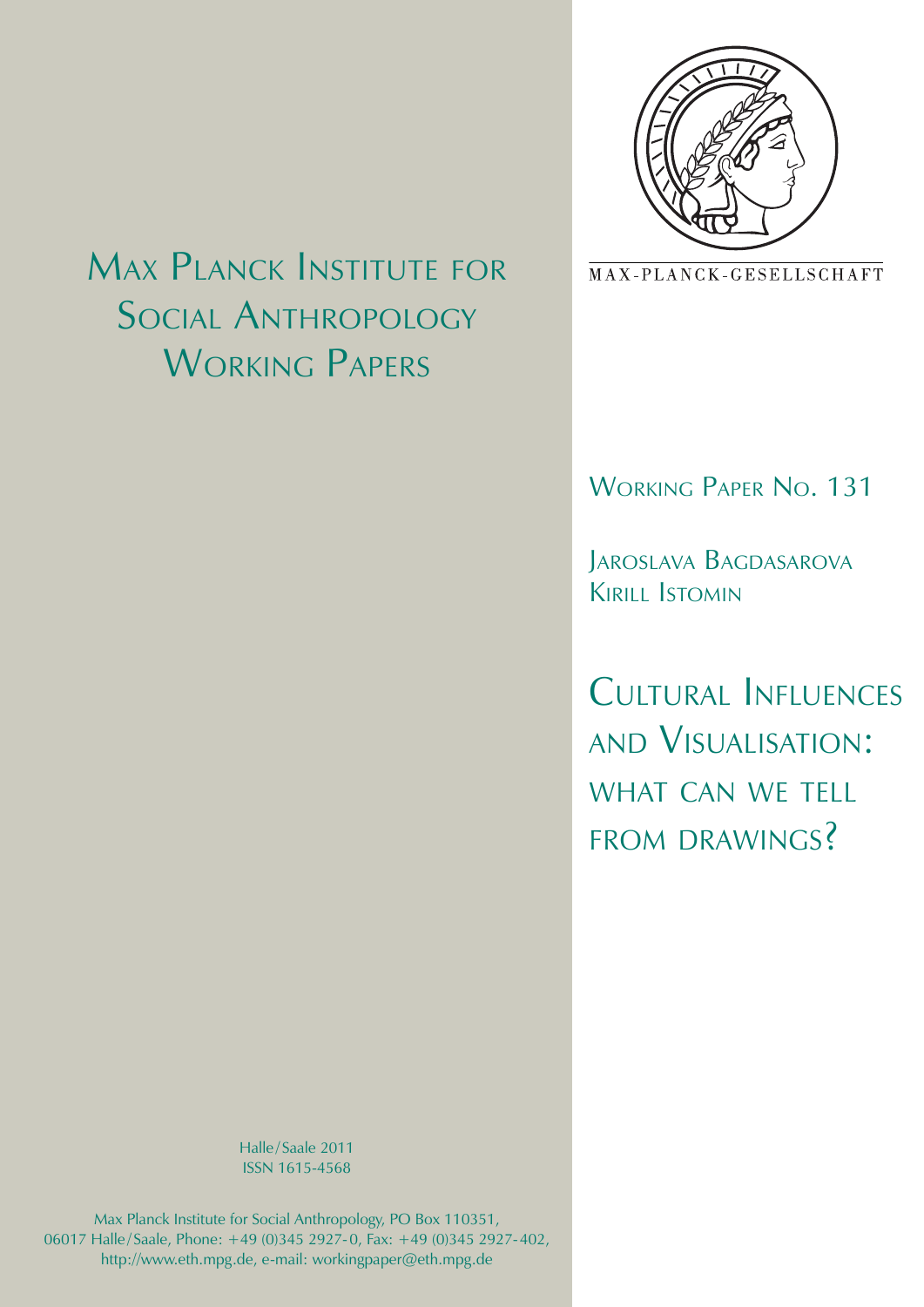# **Cultural Influences and Visualisation: what can we tell from drawings?1**

*Jaroslava Bagdasarova and Kirill Istomin2*

## **Abstract**

1

Drawing on recent culture-psychological and cognitive studies on visual perception and processing, this article aims to show how anthropology can benefit from and make a contribution to the study of visual representations. As opposed to common approaches in anthropology, which focus on semantics and content of visual representations, the authors of this study turn the attention from content to the problem of form. The study of form(s) of visual representations provides additional, possibly new, ways how to grasp normally latent, verbally mute, and unreflected aspects of human experience. Furthermore, if culture-psychological findings are correct and the form of visual representations is an indicator of culturally induced cognitive style, and thus of self-construal in a given cultural context, then the study of form of visual representations may well lead to inquiries in how different social and cultural context influences people's visual thinking and representation. Assuming that the form of visual representations differs from one cultural context to another, the authors address the problem of how to relate the difference in cultural and social practices with the differences in cognition and visualisation. As empirical evidence serves, on the one hand, the authors' analysis of drawings made by children in Siberia, and, on the other hand, their recent quantitative pilot study that assessed the perceptual processing and the style of children drawing in the far north of Russia. The article reports on the procedure, findings, and theoretical and methodological conclusions of this study and offers some insights for further research.

<sup>&</sup>lt;sup>1</sup> An earlier version of this paper was presented at the weekly seminar of the Siberian Studies Centre at the MPI for Social Anthropology in Halle/Saale. We wish to thank Patrick Heady for his assistance in statistical analysis and thoughtful remarks. We also want to thank the reviewers Joseph Long and Tabea Scharrer for their comments.

<sup>&</sup>lt;sup>2</sup> Jaroslava Bagdasarova is currently a research fellow at the Siberian Studies Centre of the MPI for Social Anthropology in Halle/Saale participating in the collaborative research project "Conditions and Limitations of Lifestyle Plurality in Siberia (2008–2012)" coordinated by Joachim Otto Habeck; e-mail: bagdasarova@eth.mpg.de. Kirill Istomin, also a research fellow at the Siberian Studies Centre of the MPI for Social Anthropology in Halle/Saale, works in the framework of the research programme entitled "New Technologies in the Tundra: Spatial Cognition, Orientation and Land Use (2005–2012)"; the project is directed by Günther Schlee and is part of the DFG-funded Collaborative Research Centre SFB 586, "Difference and Integration"; e-mail: istomin@eth.mpg.de.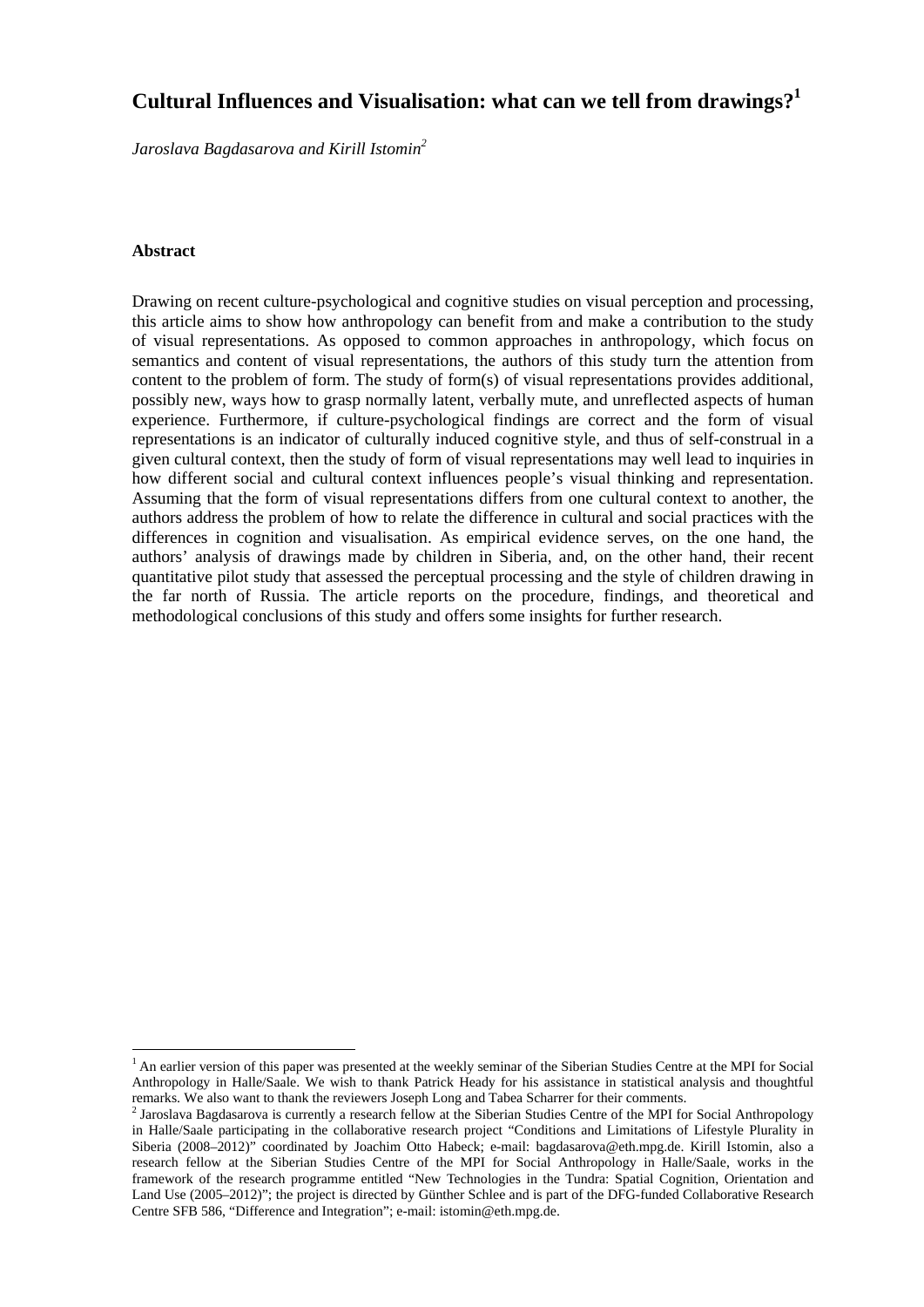## **Introduction**

Throughout the centuries, human society has manifested the ability to produce visual representations (images) of real or imaginary objects and scenes. The practice of producing such representations is a distinctive human feature. Therefore, anthropologists have long believed that visual representations, such as drawings, carvings, etc., can represent useful clues to social practices and assumptions of societies in which they are produced. The potential value of these cues can be especially high as they might reflect those basic, habitual, and latent assumptions and practices that the members of a society rarely reflect on and, therefore, seldom refer to in ethnographic interviews.

Nevertheless, the use of visual representations in anthropological analysis has been so far hindered by the lack of sufficient understanding how exactly social practices and assumptions affect these representations and, therefore, are reflected in them. Most studies, which use visual representations as one of the sources of information, neglect this unexpectedly rich realm of social knowledge as they tend to consider no more than the content of the visual representations. These studies mostly focus on what is depicted, treating the visual images as a text and trying to decipher and interpret the symbols that compile it. Although this approach has often led to interesting results, it has its own problems, the main one being that a good deal of speculation, often quite ungrounded, is necessarily involved in certain key parts of analysis. What is in our opinion even more important, cultural and social practices are likely to influence not only the content, but also, and maybe even more pronouncedly, the form of visual representations: as any researcher of artistic styles would agree, people of different social and cultural background are likely to differ not so much in what they depict – they can well choose to depict similar things – but in how they depict it. This aspect of visual representations is often rather difficult to grasp, and yet it is here that latent practices and assumptions of society, in Bourdieu's term "structuring structure" or *habitus* (Bourdieu 1977), is arguably more likely to be reflected.

The aim of this paper is to make a small step towards rectifying these problems; in order to do that we have identified and tested several theoretical and methodological approaches, which shall enable us to study the impact of cultural and social practices and assumptions on certain aspects of visual representations. We certainly do not wish to provide an exhausting theoretical model, which would explain how society and culture are reflected in drawings. In this paper, we focus only on certain aspects of the content and form of visual representations, namely the characteristics of the objects depicted (part of the content) and the organisation of these objects in portrayed visual scenes (formal feature). In pursuing this aim we rely on recent theoretical advances in cognitive science and cross-cultural psychology, which we use both to interpret the material we collected during our past ethnographic fieldwork as well as to guide our further research.

This paper starts with a short account of research on drawings made by temporary urban migrants, in this case students, who come from indigenous communities and study at universities in Saint Petersburg city. This account illustrates how the content of visual images can be used in an anthropological analysis in a non-speculative way. Then we turn our attention from the content to the form of drawings. The second section, based on ethnographic material, shows some differences in the process of drawing and the form of the resulting visual products that can be observed between drawings from people (in our case children) from different cultures. In the third section, we discuss the theoretical approach based on recent findings in cognitive science and cross-cultural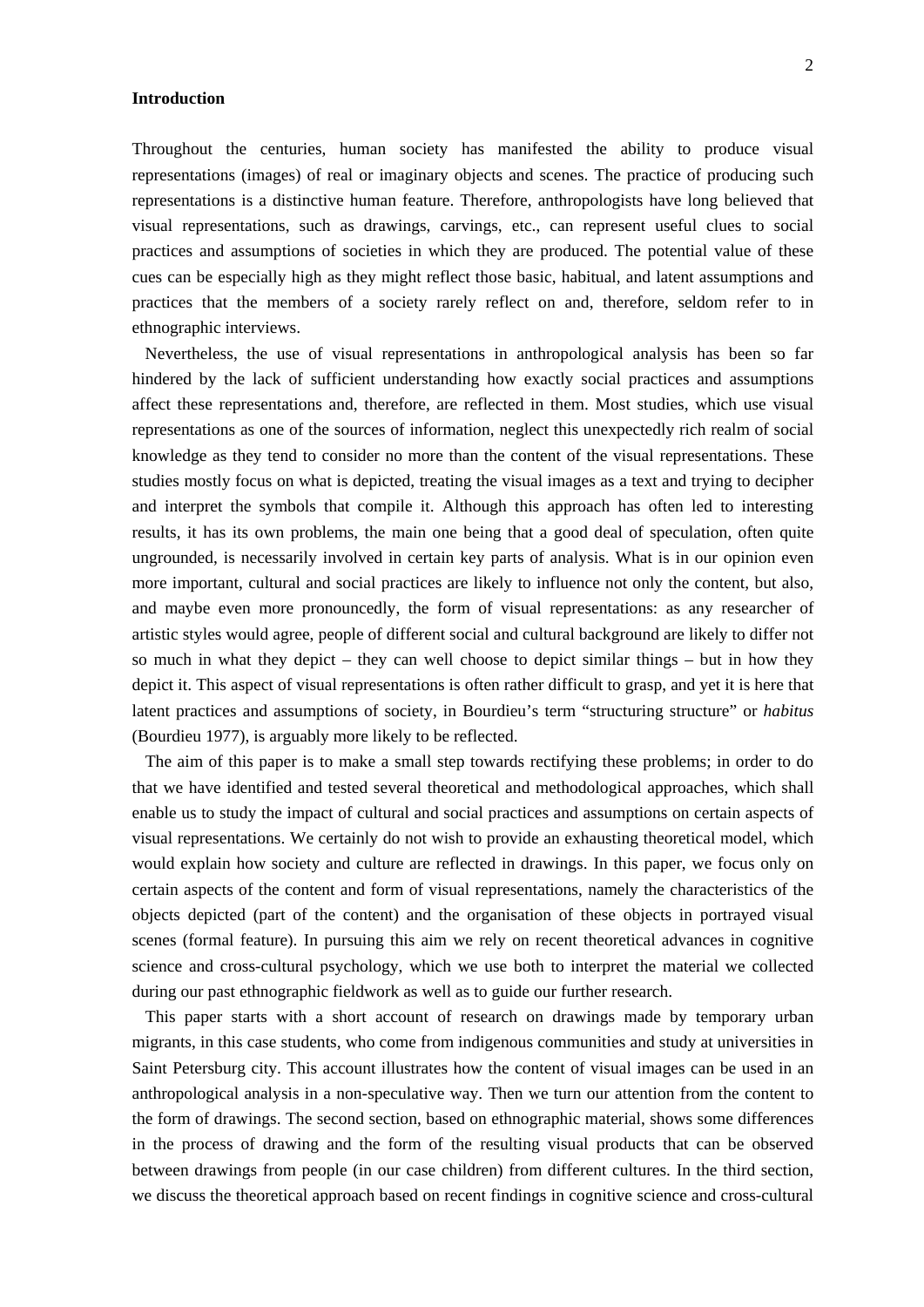psychology, which, in our opinion, can relate these differences to social and cultural practices. The sections 4 and 5 describe a small pilot study we have performed in order to test the validity of this approach. Finally, the last section discusses the results we have obtained as well as describes theoretical and methodological conclusions that can be reached from these outcomes. An outline of our future research is given in the closing part.

## **Youngsters from the North and Siberia ("severiane") in Saint Petersburg (Russia)**

Several years ago, Bagdasarova (2009) performed a study to examine what kind of cultural and social transformation processes accompany temporary urban migration. In particular, the researcher examined the changes, which a migrant undergoes when influenced by a new cultural configuration. The latter can be described as a whole set of interrelated practices, beliefs, expectations, values, etc. patterned and structured in a certain way forming an internally dynamic complex; coming from one configuration and contacting, encountering, or even entering another one is accompanied with tensions and contradictions experienced on an individual basis. Dissatisfied by the disjunction present in the macro-level migration studies where the described complex of patterns cannot be brought in line with the actual experience of an individual migrant, Bagdasarova turned to the problem of self-construal. Inspiration here goes back to Sapir's term "intimate structure of culture" (Sapir 1949: 593). Sapir suggested directing our attention to more latent, subjective elements of human experience; as in analogy with the relationship between living speech and formal language system, the subjective components of life experience might well serve as a point of origin of anthropological description, even theory, but when looking back, they oftentimes contradict the abstract, theoretical description. In order to find out what type(s) of changes take place during migration on the level of Self, Bagdasarova focused on data, which can hardly be obtained merely by means of verbal methods, such as e.g. ethnographic interviews and surveys. At the same time, this approach was to overlap the gap between cultural and psychological explanations of a migrant's behaviour.

Having maintained that migration disrupts previous semantic or other categorisations and representations, challenging "normality" so to speak, visuality has been chosen as a reliable terrain to deal with the multiple layering of meanings; such an approach is possible since visuality itself includes several layers of information of diverse quality. The literal iconic level includes the following: 1) *Depiction* relates to what the image portrays (e.g. red spot with a green rod). 2) *Denotation* refers to the literal meaning present in the image (e.g. a tree) conceivable as a consequence of *representation,* that is a substitution (*quasi-identic* in photographs and *equivalent* in drawings) of signifier for signified (e.g. a rod stands for a tree trunk and a spot for a treetop; in photography it is a kind of tautology as a photographed tree depicts a real tree). The signified in this case is a real object whereas the signifier is the same object but depicted. This level of consideration of the image as a sign is called *primary signification*. Denotative feature of the image coincides with Barthes<sup>3</sup>studium (Barthes 1981) – immediate, nameable meaning of the image, which appeals to the viewer by the pure physicality of visual matter.

1

<sup>&</sup>lt;sup>3</sup> Barthes' semiological analysis of the image is based on photography. Here, we use only those of Barthes' terms that are applicable to the visual image in general (including drawings, collages, etc.). Barthes' linguistic communication of the image (linguistic signs of the labelling or tagging) was omitted as our study is restricted to visuality in itself.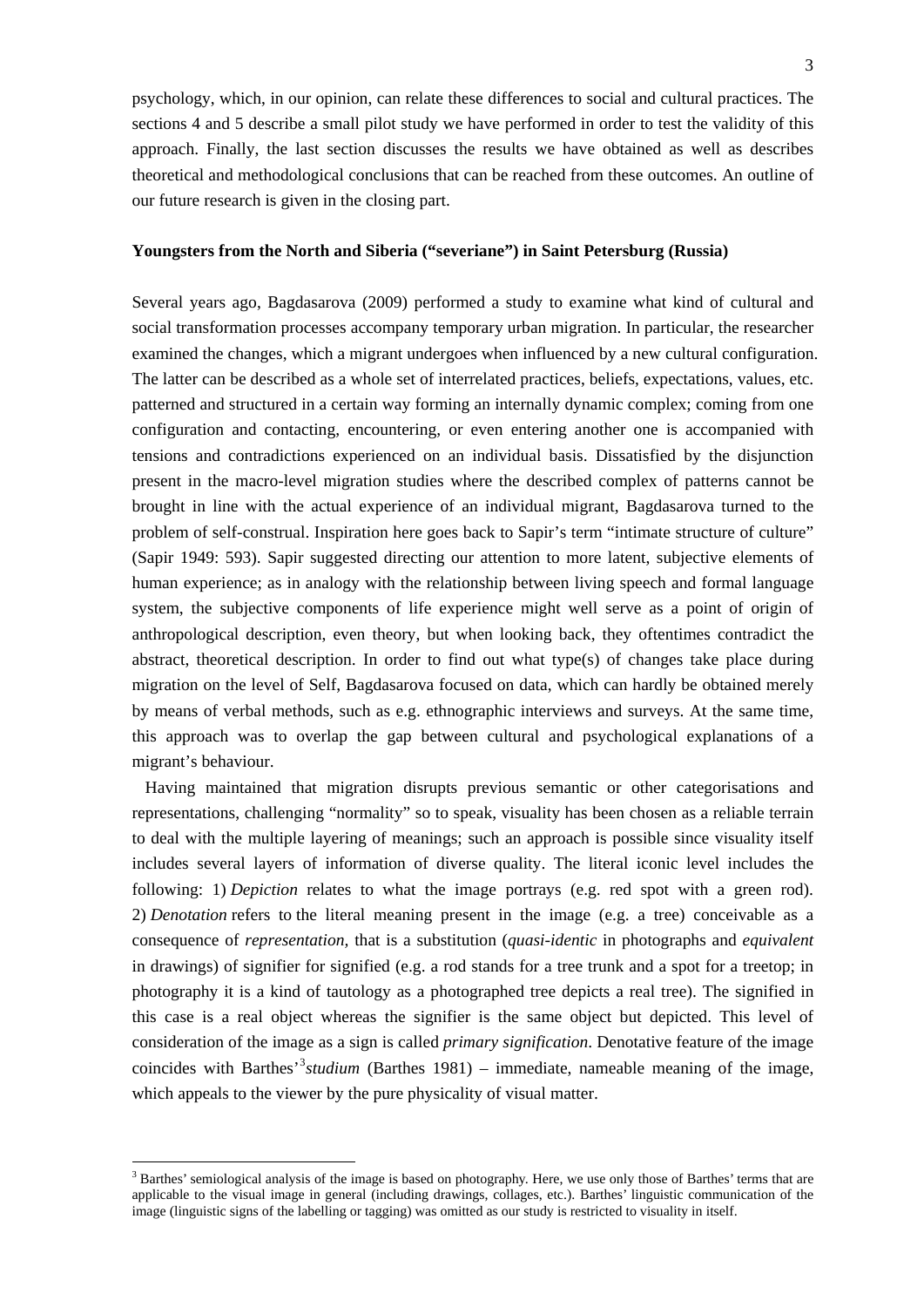Next comes *secondary signification* – featuring the symbolic level of visual communication. It consists of the additional components of semiological consideration of the image: 3) *Connotation* is the suggesting of a meaning by an image apart from the thing it explicitly portrays, its signification (e.g. a rod and a spot conceived as a tree may draw our attention to the reference of Adam and Eve); it is close to Barthes' term *punctum* – the subjective correlative the image evokes in me, my personal experience, including such factors as cultural background, geographical origin, historical context (e.g. dad's cherry tree). Barthes calls the signifier in this case a connotator. The sum of the connotators, the signifier of the ideology of the image, constitutes then the rhetorics of the image. One of the instruments of the rhetorics is a figure (in photography mostly metonymia and asyndetone) (Barthes 1994:316). *Figuration* as a specific case of connotation is represented by a resemblance, in other words expressing one thing in terms normally denoting another with which it may be regarded as analogous (e.g. a tree as a standing person and as a pathway of wisdom and life). The peculiarity of visuality is in the fact that the denotative level is perceivable without any contextualisation or specialised education (level of visual perception necessary to recognise denotative level of most of the images develops approximately at the age of four). Moreover, Barthes' *punctum* (Barthes 1981) appears in the visual matter even when "the doodles" or "stains" represent "nothing". Especially this latter aspect of visuality, that is the presence of meaning where common semantic codes are absent and where reliability depends on subjective feelings, experience, and sensation, is very disturbing for researchers. In order to grasp human experience more fully, this realm shall be, nevertheless, seriously considered by a researcher.

In the study of temporary urban migration such effort was taken; visuality has become a tool to reveal and describe those contradictions that might take place when one set of cultural imperatives meets another. The whole multifaceted cultural configuration space, both mental and physical, was taken under consideration; in connection to space, the issue of visual perceptual processes, which occur during the migrant's stay outside of his/her home, came up as a topic.

The experiment went as follows: Informants were asked to draw the city of Saint Petersburg as if it were a house (a single building). The process of drawing was prescribed in a certain way: the informants should use a blue pen or a pencil and use the A4 paper in landscape format. As the informants were urged to draw in a spontaneous manner, without lengthy thinking over the subject, the time for drawing was limited to 10 minutes. All the informants were students of the Institute of Peoples of the North at the Hertzen State Pedagogical University and of Polar Academy in Saint Petersburg. They came from different regions of northern Russia, Siberia, and the far north and had different migratory experiences. The data recorded for visual data collection included ethnicity, sex, native place, length of stay in Saint Petersburg, and other experiences of migration prior to the study in Saint Petersburg. The parents' profession was not specifically mentioned in the survey. In the group of 15 informants, in which further fieldwork has been conducted repetitively over several years, additional qualitative data were gathered and used for analysis. The experimental instrument was two-sided. It was a visualisation of inner psychological processes, which could not be revealed with the help of verbal methods, and at the same time it was a tool to disclose in what perceptual categories the new cultural realm is being encountered, taken in, and processed.

The results obtained by this experiment show the following: modes of visualisation and the nature of perceptual categories depend on the duration of migration and the level of the cultural/social inclusion into the new environment. Evidently, the changes relate to what is chosen to be drawn and how it is drawn. Regarding the content, the drawings can be categorised in this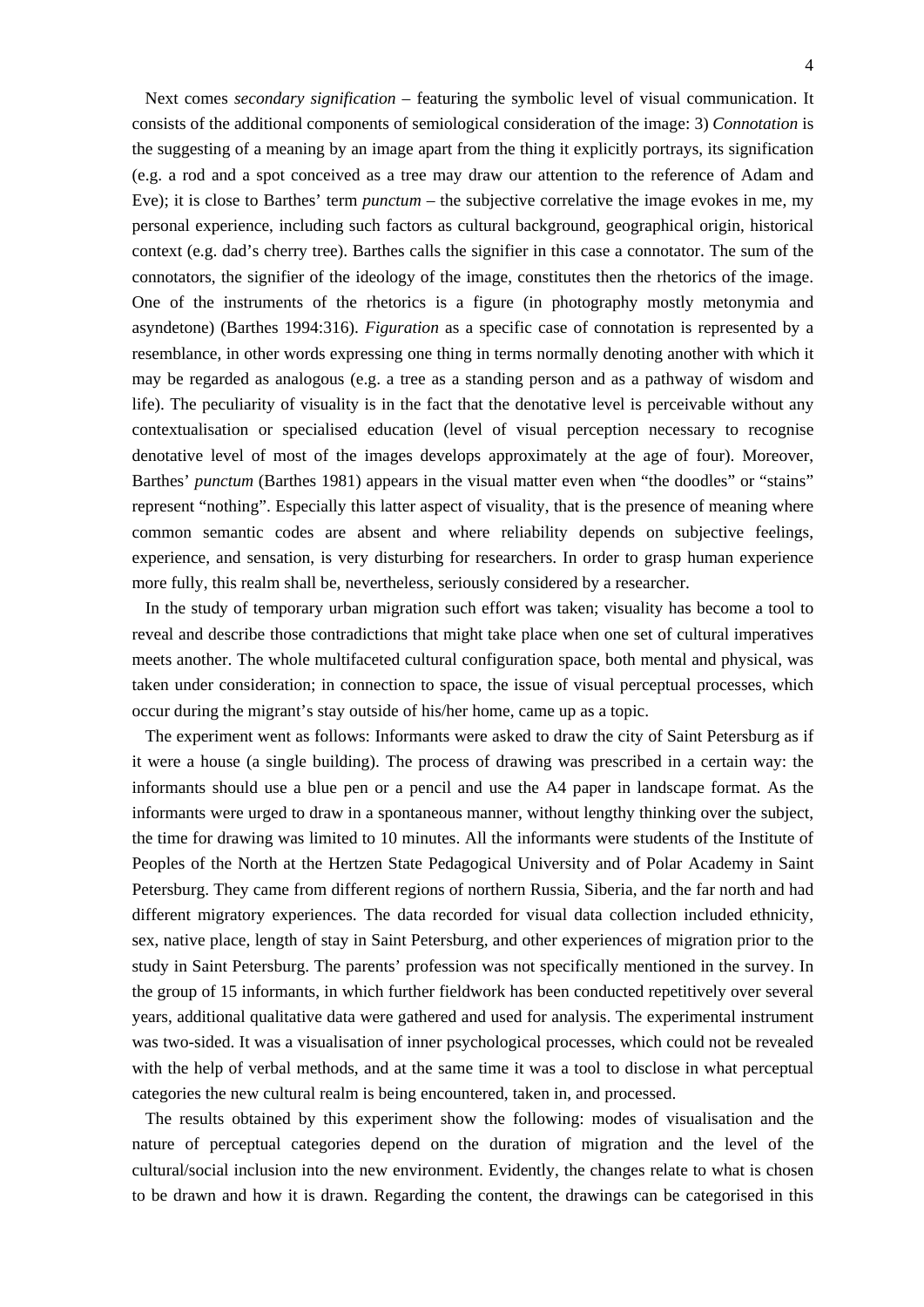way: 1) simply a house; 2) one physically limited place taken from reality (e.g. Dvortsovaya Square); 3) a set of functional buildings (e.g. a faculty, a dorm, and a grocery store); 4) popular symbols of the city (e.g. profile of Peter the Great or Admiral's roof ornament in the form of a ship); 5) stratified space (usually a house in which blocks or floors represent certain categories), 6) a map; 7) a diagram with a set of activities.

The study shows that the transformation process follows one pattern. A migrant coming to Saint Petersburg already possesses certain stereotypical images about the place. They are present in the media, in literature, at school, in the family, etc. A few youngsters have already visited the city prior to their migration, which could have confirmed or slightly changed these existing mental images. Nevertheless, the prevailing imagery comes from non-personal experience. Therefore, freshmen drawings show either stereotypical symbols of the city or a topographic scheme of a few places, which the student frequents – the institute, the dorm, and the place for some leisure activities (mostly disco bar). As the public discourse in the city of Saint Petersburg is ever present and prevailing (the mechanisms fashioning the image of the city penetrate various social spheres and spaces), the migrant tends to reproduce the stereotypical images of the place even during his/her second year. However, as the personal encounter with the city becomes more significant, the images originally constructed in the public discourse become more personalised. Moreover, there is a whole set of drawings with very detailed topographic imagery; the choice of such places is again not determined by personal experience but rather defined by public discourse (there are no detailed drawings of the institute but rather of Dvortsovaya Square). During their third year of the study the migrants started to organise the perceived information into some sort of clusters; the city in the form of a house is divided into floors, rooms, or a set of definite spots in front of the house. The place is now perceived as a set of categories, a number of different activities, a set of rules or possibilities, or a number of groups of people. As the temporary migration comes closer to its end, pure physical topography turns into the visualisation of social relationships, that is the physical place is being perceived as a social environment/cultural space. Apart from the place, people are depicted as well; for instance, the image of a dorm does not have the form of a building anymore, it becomes rather a place for socialising and bringing people together. The drawings are reduced to attributes of the particular place according to the personal experience of the migrant and his/her inclusion into a social, cultural setting. These drawing may well be read as symbols not dissimilar to the ones from the first year of migration. Nevertheless, when the latter ones come from the public discourse, the former ones depend on the imagery as produced by/from one's particular personal experience.

Therefore, the transformation process follows one pattern: a simplified stereotype taken from a public discourse (especially from media and books) prior to the arrival to a new residence changes into a differentiated set of details based on one's personal experience; afterwards it takes on the form of a reduced single sign or symbol, which represents a concentrate of the migrant's experience in the city. In other words, the longer and richer the migrant's personal experience, the less detailed and more abstract is the visual image of the city.

In our opinion, this study provides two important insights: firstly, it draws attention to one promising way, in which visual representations can be used for analysis of social practices and assumptions. Secondly, it shows how it is possible to come to understand the impact of social practices and assumptions on the content of visual representations. Both approaches can be achieved through tracing the changes in the content of visual representations of the studied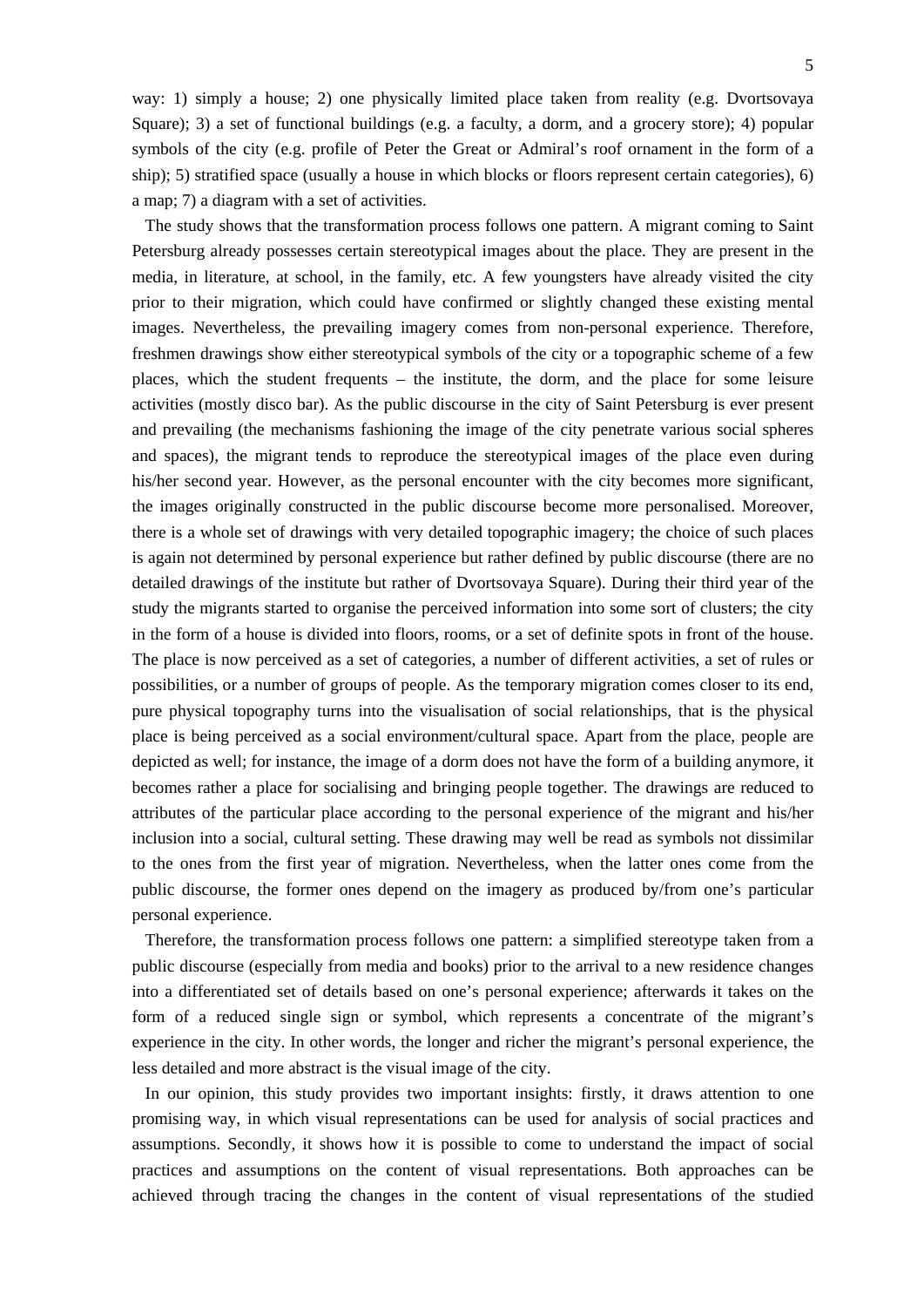phenomenon that parallel the changes in social practices related to the same phenomenon. Consequently, the concrete transformation in social behaviour and context can be linked to concrete changes in the representation's content. Although such an approach does not entirely avoid ungrounded conjecture in visual analysis, it surely hinders speculation about the meaning of visual symbols. According to us, interpretations obtained in this way are indisputably more grounded in the material and, therefore, more immune to idiosyncratic assumptions of the researcher.

## **Drawings of Nenets Children in the Tazovsky Region**

The example of a particular interest here of how social context can influence the form rather then the content of drawings comes from children's drawings, which were collected by Istomin at Tazovsky boarding school, Yamal-Nenets Autonomous Area, North-Western Siberia, Russian Federation, in 2008. The indigenous population of this area consists of Nenets reindeer herding nomads and semi-nomadic fishermen, who live predominantly in dispersed nomadic camps in the tundra. The town of Tazovsky – the administrative centre of the area and an important centre of the gas drilling industry – is populated mainly by newcomers from the central regions of the Russian Federation. The Tazovsky boarding school, which is situated in this town, represents the main facility to provide basic school education for the children of the tundra nomads. These children are transported there from the tundra each autumn, once the school year begins, and live there on the state's expenses until the end of the school year. Since the school provides classes in the Nenets native language and has its curriculum adapted to the needs of children from indigenous families, it is attended also by many Nenets children whose parents live in the town permanently. The absolute majority of children from non-indigenous families, however, attend another educational facility in town, the Tazovsky secondary school, which uses Russian as the only language of instruction and the standard curriculum of a Russian school.

Amongst teachers involved in providing children in the north with basic education, a stereotypical view prevails that indigenous children, while having rather poor abilities in math and sciences in comparison to "Russian"<sup>4</sup> peers, are clearly superior to the latter in drawing. Statements of this kind have been reported in literature, including texts from the late 19th and beginning 20th century; they even found their way into the classic Russian works on developmental psychology by Vygotsky (1991 [1928]). Later, however, such observations have been denied on purely ideological grounds as racist prejudice (see for example Ostrovski 1991) and no serious attempt to explore them further has been made.

Although it is impertinent to believe in the inborn mental inequality of ethnic or social groups, it is likely that enculturation into a certain cultural and social environment can shape not only the content but also the structure and processes of consciousness, such as perception, attention, and memory. It was, therefore, intriguing to explore the described observation further. Art teachers at Tazovsky boarding school<sup>5</sup> gave a surprisingly coherent account of the differences in artistic styles of Russian and indigenous children. All of them mentioned that nomadic children draw more details in their pictures and also relate objects in their pictures to a proper background. In the words of one of the teachers:

1

<sup>&</sup>lt;sup>4</sup> The teachers call all children with non-native background "Russian", whether they are ethnically Russian or not.

 $5$  The total number interviewed was five; two of the informants were already retired at the time of the interview.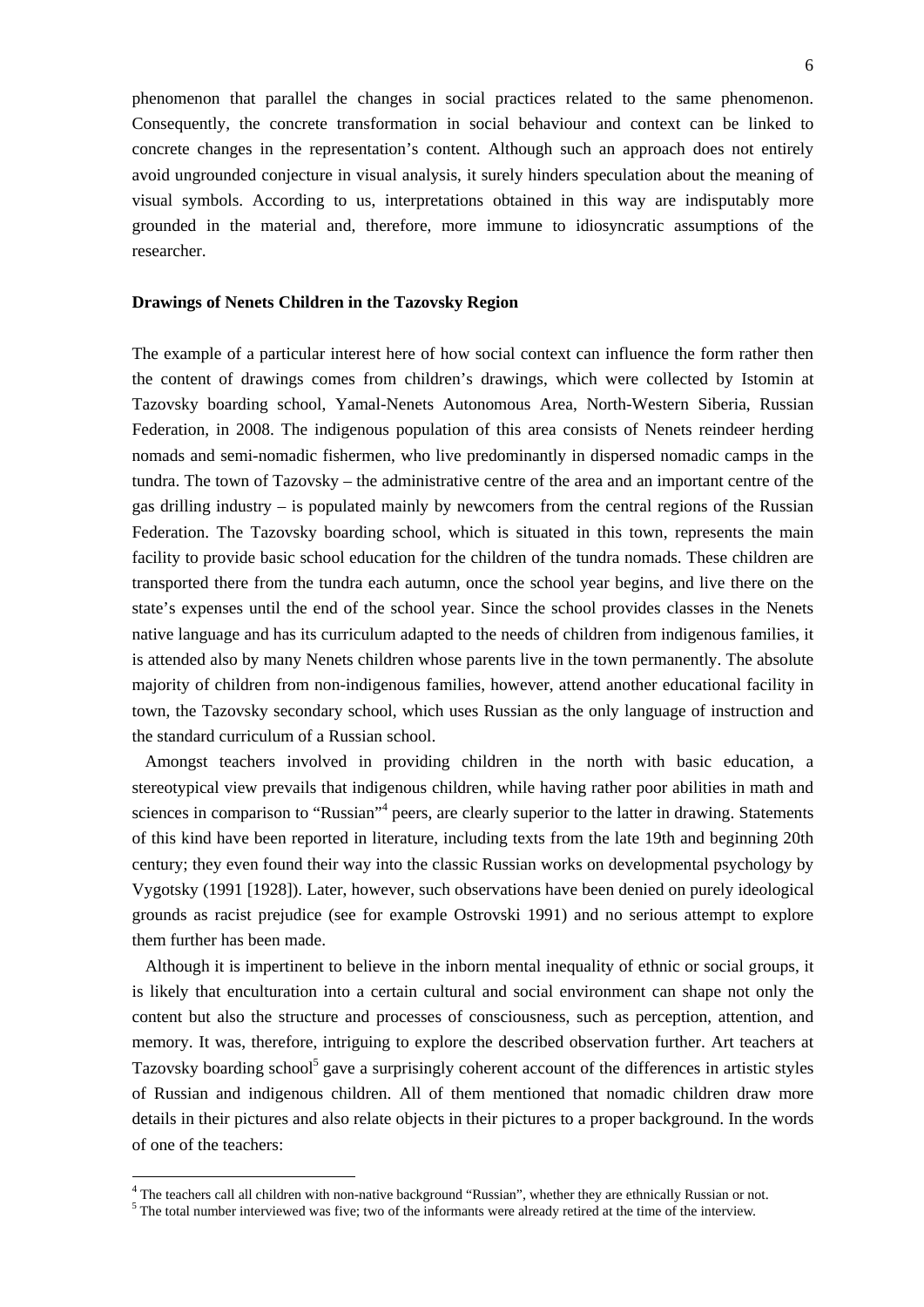"Russian children can draw, let's say, a house, a small figure next to it, a car nearby, and that's it. All of that somehow hangs in the air: one thing, next to it another one, next to it a car. Whereas with Nenets, there is always a ground, the house stands on the ground, the figure stands firm on the ground, the car is on the ground, and further there is a horizon. Plus the sun and clouds. Russians do not draw like that, one has to teach them deliberately, and even then they often forget it, as if they turned a deaf ear." (fieldwork interview recorded in 2008, translated from Russian by Kirill Istomin)

Even more interestingly, two of the teachers reported essential differences in the process of drawing, which clearly related to the background prevalence:

"Nenets always draw backwards. You don't believe it, do you? You'll see it in the class! They always begin to draw from a horizon. Then they draw the ground and sky, hills on the ground, small rivers, and everything else that is necessary. Only then do they draw a house ("chum") and a figure. Always like that. In order to draw a figure, they first erase the lines they have already drawn. Russians, in contrast, draw a figure or a house first and only afterwards, if patience allows, they draw the ground on which the house stands. As the very last of all they draw a horizon, if artistic talent and patience permit." (fieldwork interview recorded in 2008, translated from Russian by Kirill Istomin)

These statements seemed to be compelling and further analysis followed. A set of children's drawings from several recent years was divided into three categories: (1) drawings made by children of nomadic reindeer herders, (2) drawings produced by children of semi-nomadic fishermen, and (3) drawings created by children with a sedentary lifestyle. All drawings in the first two categories were made by Nenets children, while the last category included drawings by non-Nenets children and children of mixed origin.

In correspondence with the information obtained from the teachers, the majority (about 80%) of the drawings made by reindeer herders' children contain a background with horizon, while only about 45 percent of pictures drawn by sedentary and fishermen's children show the same. Besides that, many pictures made by nomadic children have marks left by an eraser. It is quite apparent that the artist erased a part of the horizon line and objects on the ground in order to create room in the foreground for objects or persons. Not a single picture made by sedentary children shows these marks.

In order to expand on the evidence, it was necessary to examine the process of drawing. This proved to be difficult because the majority of children had already left for vacation in the tundra. However, an experimental group of four children (one whose parents had been living in the town of Tazovsky, one from a fisherman's family, and two nomadic children) was set up. The participants were asked to draw a picture of their mother working in the house (or tent-like nomadic home – "chum"). It was observed that the two nomadic children started drawing from the horizon, while the rest started from the person (mother).

In March 2011, during subsequent fieldwork in Tazovsky, further evidence on the phenomenon was collected by comparing children from the Tazovsky boarding school (most of them having a nomadic and semi-nomadic background) and the Tazovsky secondary school (all of them from sedentary, non-indigenous families). In the class at the Tazovsky boarding school, eight pupils out of 12 (66.67%) drew the background first and then proceeded to the foreground and salient objects. In contrast, at the secondary school, only four out of 14 children (28.57%) drew the horizon first,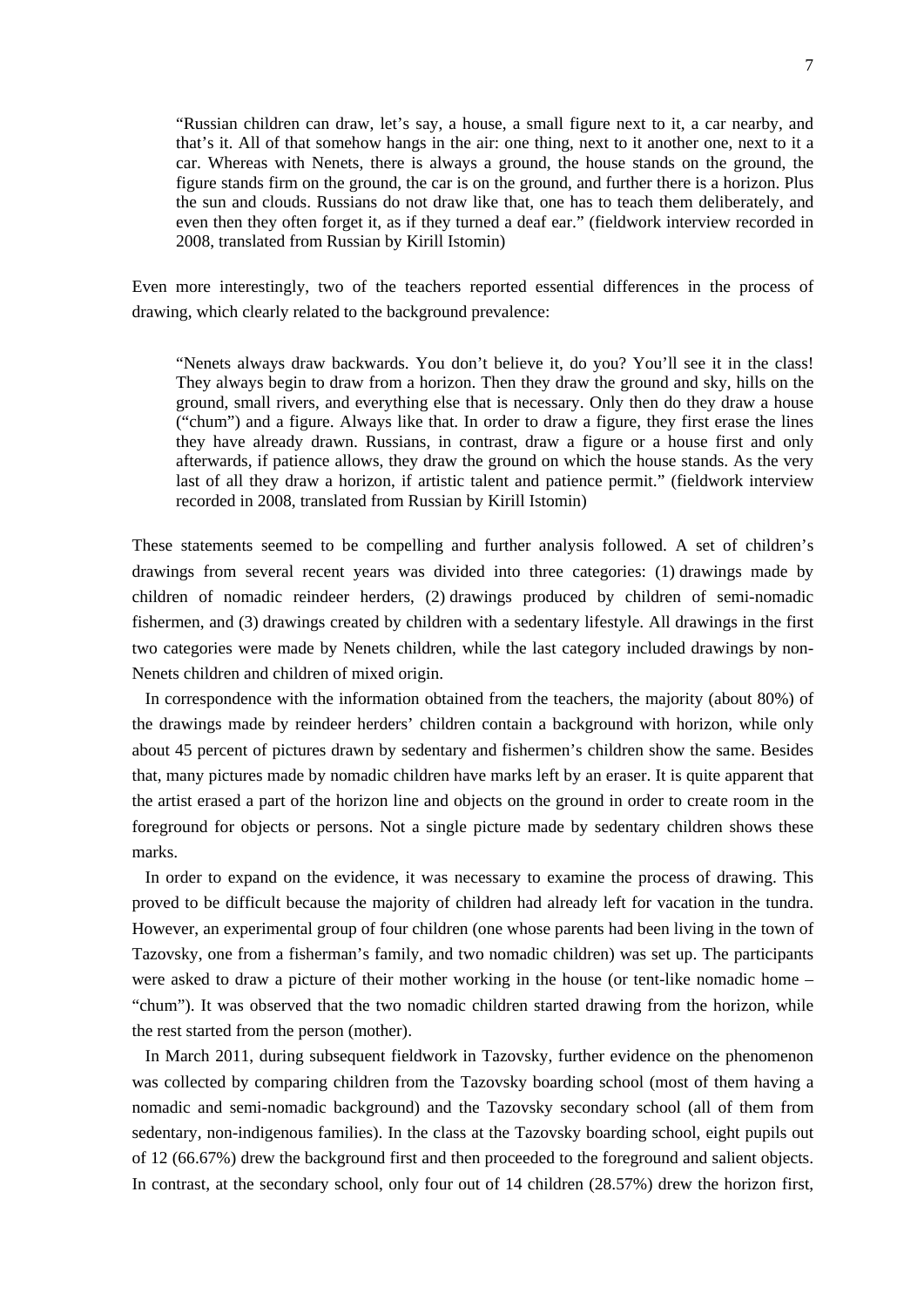while nine pupils (64.29%) used the "foreground first" strategy. The resulting sequential photos of the process of drawing illustrate these observations.



*b) Reconstruction of the drawing strategy on the basis of the photo set* 

*Fig. 1: "Foreground first" strategy*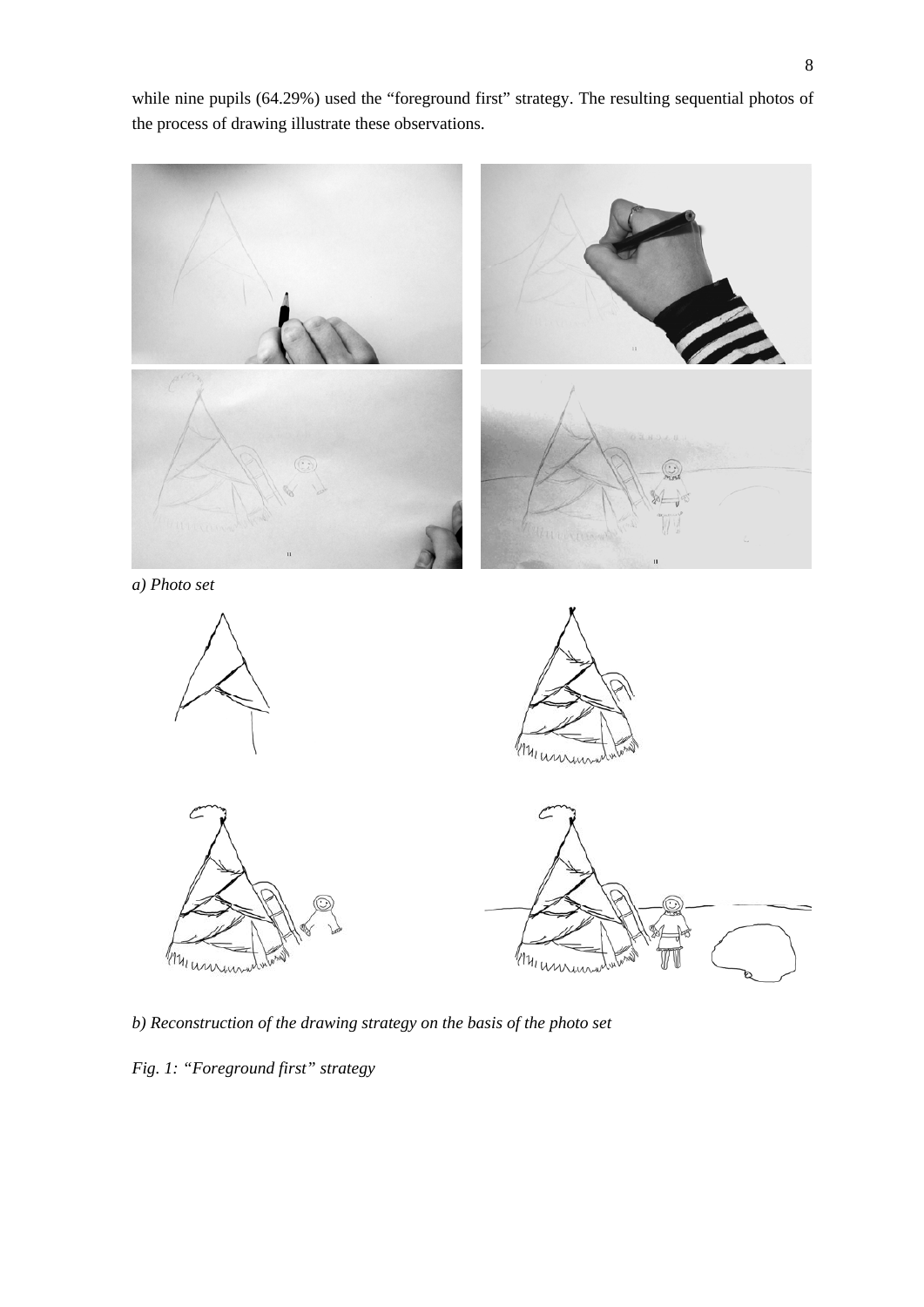

*b) Reconstruction of the drawing strategy on the basis of the photo set* 

## *Fig. 2: "Background first" strategy*

These findings argue quite strongly for the fact that the form of drawings and the peculiarities of the process of drawing are influenced in important ways by social and cultural practices. It is much more difficult to establish how exactly this influence works. Below, we discuss our attempts to find and test a theoretical model explaining this.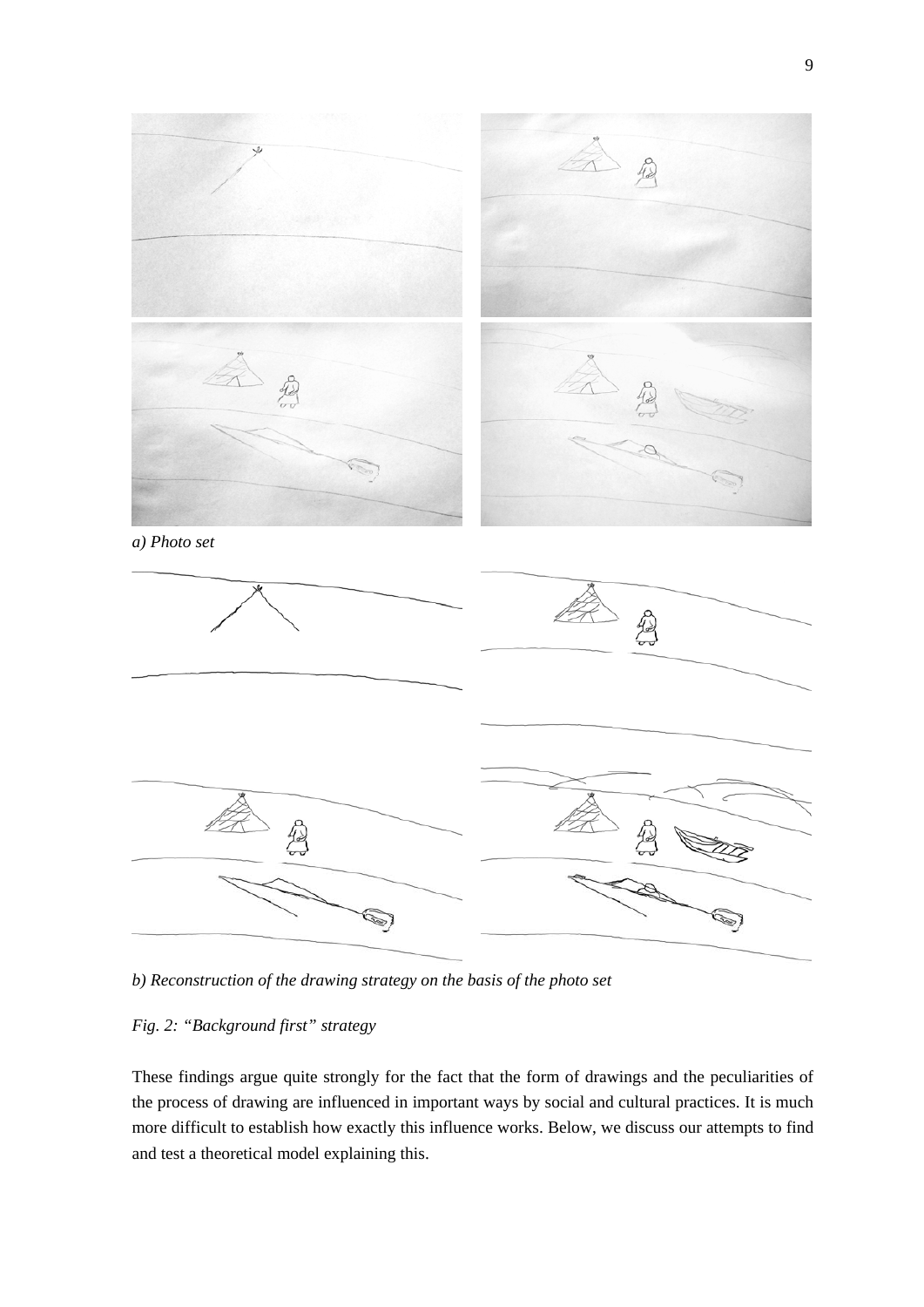Social Practices, Visual Perception, and Visualisation Styles: an insight from cross-cultural psychology

In our attempt to make sense of Siberian visual style(s), we have turned to psychological studies of visual perception conducted by such scholars as Kitayama, Nisbett, Masuda, and others (Markus and Kitayama 1991; Kitayama et al 2003; Nisbett and Miyamoto 2005; Masuda, Gonzalez et al 2008). In a number of recent studies, these authors have demonstrated that representatives of different cultures differ in the degree they attend to focal objects in their perceptual field (referred to as analytic processing) as opposed to attending to the context within which the objects reside (referred to as holistic processing) (Ji et al 2000; Ketay et al 2009; Kitayama et al 2003; Masuda and Nisbett 2001, 2006). Thus they have demonstrated that representatives of East Asian cultures are more likely to attend to the perceptual field as a whole and focus on relationships between focal objects and the field, while European Americans are more likely to detach focal objects from their context and focus on attributes of the objects (Peng et al 2000; Kitayama et al 2003; Masuda and Nisbett 2001; Nisbett and Miyamoto 2005; Nisbett 2003). Evidence suggests that this difference emerges as early as by age six (Duffy et al 2009; Vasilyeva et al 2007). Unfortunately, only one study has shown so far that this difference exists between groups in other parts of the world as well (Uskul et al 2008).

Trying to make sense of these observed differences, Kitayama and colleagues relate them to social practices that prevail in the corresponding cultures and reinforce either independence of Self from others or interdependence of Self with others. This, in their opinion, gives rise to distinctive cognitive styles of independence or interdependence correspondingly (Kitayama et al 2007; Markus and Kitayama 1991, 2003; Nisbett 2003; Uskul et al 2008). Here, they broadly follow Hofstede's idea of universal patterns in cultural value systems (Hofstede 1980). The interdependent cognitive style, the authors argue, fosters holistic processing since an individual must pay attention to a broad range of relationships and contexts in the social field, which goes hand in hand with greater attention to the physical field. In contrast, independent cognitive style fosters analytic processing because an individual can focus on relevant objects and their attributes without paying much attention to how they are embodied in the wider social context (Kitayama et al 2007; Nisbett 2003; Uskul et al 2008). In other words, people with interdependent cognitive style should be primed to context and background and biased against perceiving details of the individual foreground objects, whereas people with independent cognitive style should be primed towards perceiving individual objects of the visual field in detail and biased against perceiving their context or background. Kitayama and colleagues insist, however, that purely independent as well as purely interdependent cognitive styles are rare if ever observed in reality and that they should be treated rather as two poles of a continuum, in which individuals with a similar cultural background and yet with different social and cultural practices of establishing relations between Self and other fall in different points.

Although social practices, which give rise to the two cognitive styles described above, can be various (Kitayama et al 2007; Nisbett 2003), Uskul, Kitayama, and Nisbett have recently argued that one important factor, which determines the cognitive styles, might well be the type of economy (hunting and gathering, pastoralism, agriculture, etc.) and way of life (Uskul et al 2008). Thus the authors predict that nomadic pastoralists, due to the specifics of their way of life placing more emphasis on individual initiative and autonomy, should have independent cognitive style and, hence, analytic processing; sedentary people (especially sedentary agriculturalists) in contrast,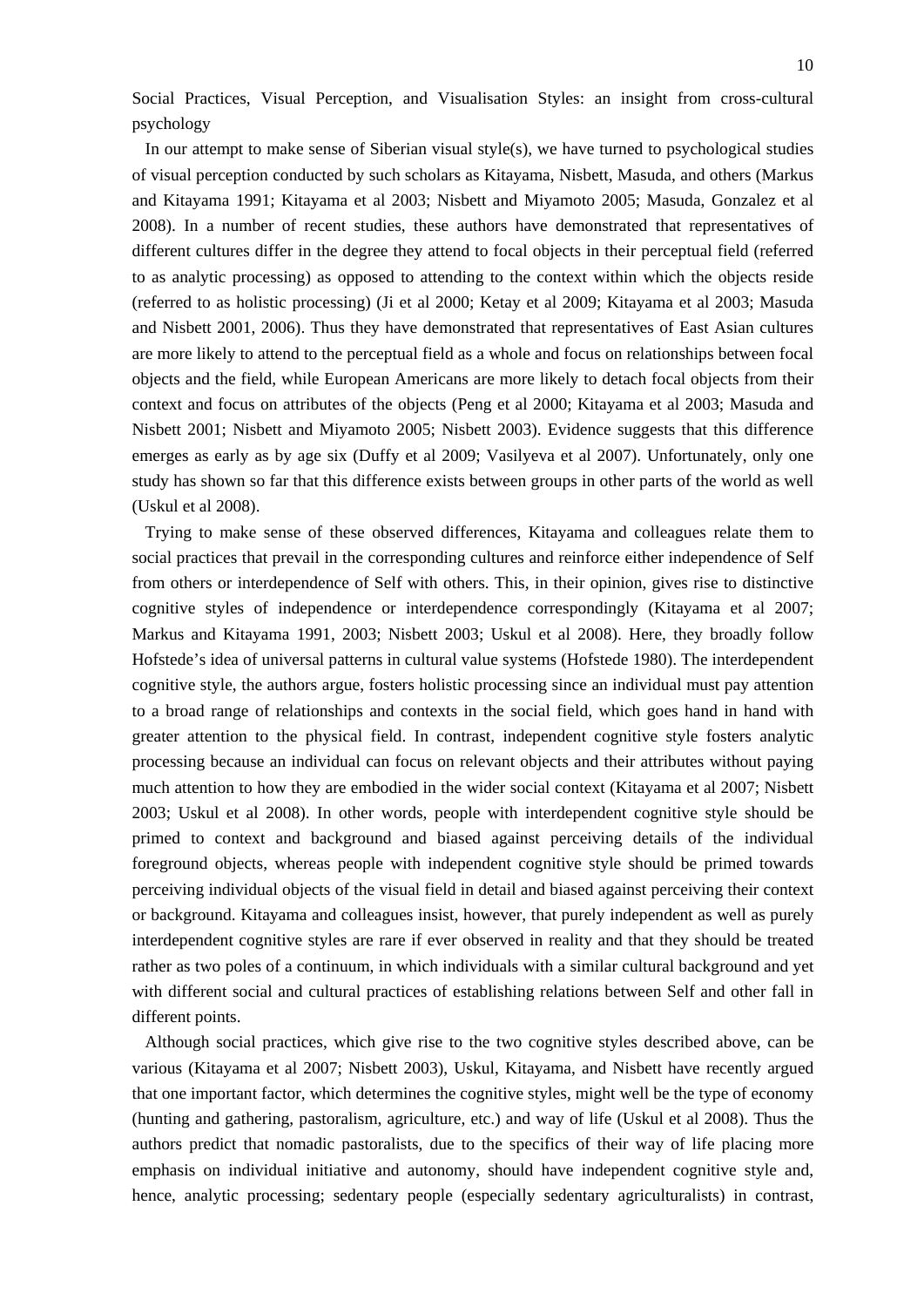should have more holistic processing. This prediction was proved in their study among pastoralists, fishermen and sedentary agriculturalists in the eastern Black Sea region of Turkey.

Kitayama and colleagues demonstrate that both cognitive styles can guide innovative and ecologically efficient behaviour, which is characteristic for humans. Their impact goes far beyond perception: in fact Kitayama and colleagues have demonstrated that the effects of cognitive styles are most pronounced in the realm of social interaction and preferences (for a review see Kitayama et al 2007; Nisbett 2003). As far as perception is concerned, the two styles have its specific advantages and shortcomings and, therefore, reliance on a particular style can be established by the means of behavioural tests. Several kinds of such tests have been proposed up to date. These include, for example, the rod-and-frame test<sup>6</sup> (Ji et al 2000; Witkin 1967; Witkin and Berry 1975; Witkin and Goodenough 1977) and the underwater-world-scene test<sup>7</sup> (Masuda, Ellsworth et al 2008; Masuda and Nisbett 2001, 2006; Chua et al 2005). However, the most broadly used kind of test is the frame-line test<sup>8</sup>. It was developed specifically to address incomparability of cognitive competence in absolute and relative tasks (e.g. attitude attribution), and thus, to deal with the impossibility of reliable proof whether the differences in visual perception are related to social and cultural practices or not (Masuda et al 2003). In "Kitayama squares" there is an objective model of reference. Furthermore, both incorporation and ignorance of contextual information are parts of the test. The participants are shown a square frame with a straight line drawn from the middle of the upper side of the square, whose length is equal to one third of the height of the square. Afterwards the respondents are presented with an empty square (of the same or different size as the original one) and are asked to fill it with a line, which would either reproduce the length of the line in the example (absolute task) or, which would be proportional to the height of the frame (relative task). The absolute task requires from the participants to ignore contextual information, in this case the frame in the example as well as the frame in the empty template. In the relative task, the respondents have to take into account the information about the frame (its size and the overall proportions), both while judging the example and when drawing the line in the template.

The above mentioned tests have given substantial evidence on cultural variations in cognitive competences (Nisbett et al 2001; Masuda et al 2003) and pointed out the direction towards subsequential studies on the relationship between cognitive styles and visual processing as well as the influence of socialisation on the both. In order to summarise the state of art in existing culturepsychological and neurocognitive studies relevant to our research interest, we wish to point out the following findings on the relationship between cognitive styles and visual perception:

(1) Framed-line tests have been conducted among Japanese, Americans and American immigrants in Japan, on one hand, and among Japanese immigrants in the U.S., on the other hand. All students showed differences in visual perception between them. Furthermore, it was proven that even brief exposure to another cognitive style affects the mode of visual perception (Kitayama et al 2003). No clear distinction was found between Chinese and American students (Zhou and Cacioppo 2008).

1

 $6$  This test uses a frame of about 40.64 square centimetres with a rod set inside the frame. Both move independently from each other. The respondents are asked to define when the rod is vertical, without having paid attention to the frame. This experiment is to examine the impact of context (the frame) on perceptual judgment (verticality of the rod), and therefore, cultural variation in attention.

 $<sup>7</sup>$  In this test, participants are asked to watch animated vignettes of underwater scenes. The tested key phenomenon is</sup> whether the respondent pays more attention to the background and/or relationships amongst the objects (interdependence) or to the salient objects and their features (independence).

<sup>&</sup>lt;sup>8</sup> In our study, we prefer to call the test "Kitayama squares".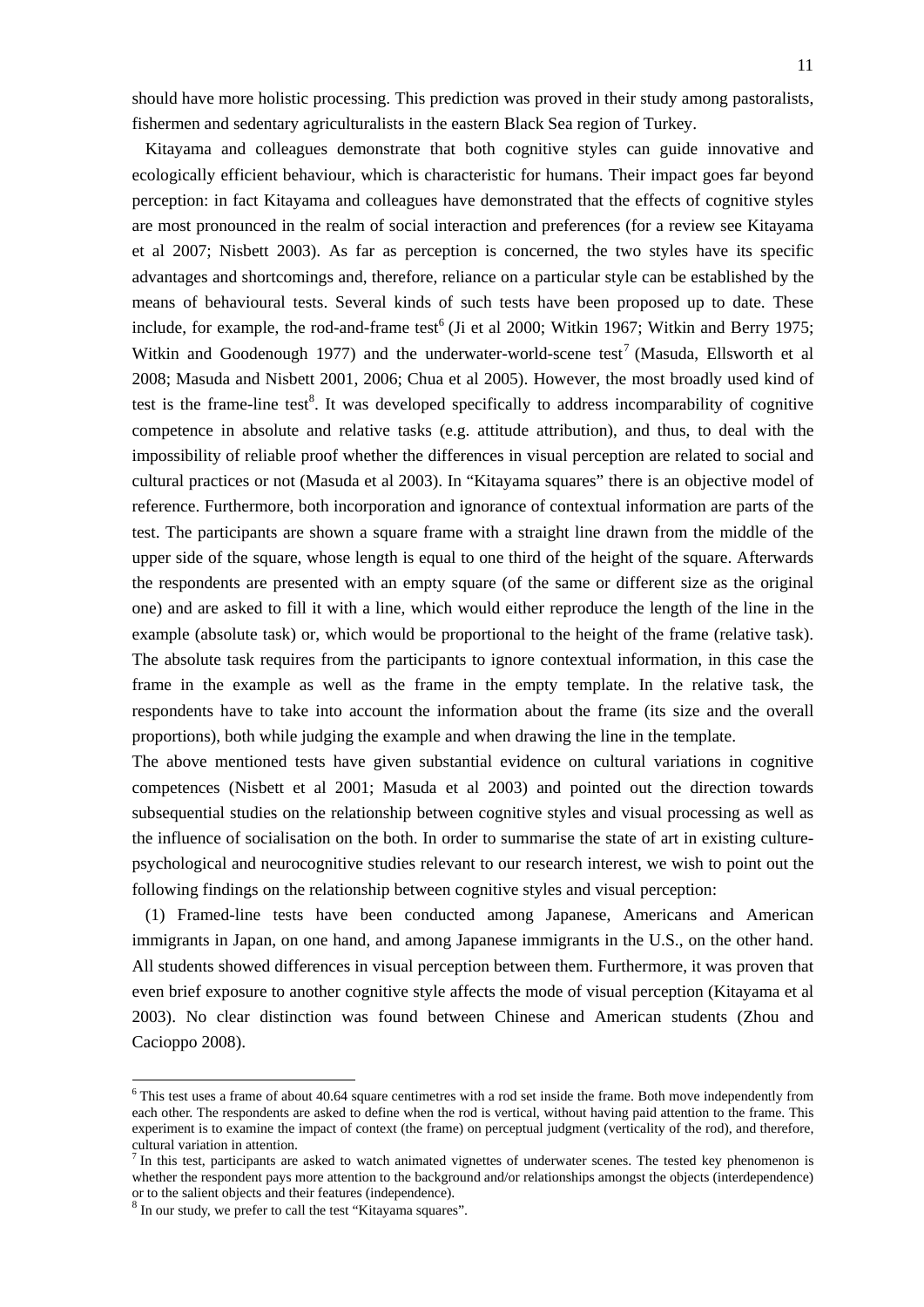(2) Frame-line-like test conducted among Japanese and American children (4–13 years) proved that the distinction in cognitive style (CS) is established at the age of six (Duffy et al 2009; Vasilyeva et al 2007). Cultural biases in visual cognition become more pronounced with age, that is, with increasing cultural experience (Park et al 1999; Goh and Park 2009).

(3) Studies on neurocognitive functions demonstrate that the distinction happens also within the structural brain organisation. There is proof of functional differences in ventral visual cortex – "a critical brain region for visual perceptual and attentional processing" (Goh and Park 2009: 108). The ventral visual cortex is organised similarly in the tested groups, but cultural influence operates in a specific manner; biasing ventral visual processes reflect greater object processing in Westerners and greater context processing in East Asians (Goh and Park 2009: 108). Other neuroscientific studies show that the cultural background has an effect on rather attentional (latestage) than visual (early-stage) processing. Activation in attention-related brain regions is modulated by cultural experience (Ketay et al 2009).

However, the most important finding for our topic is the recent study by Masuda and his colleagues (Masuda, Gonzalez et al 2008), which directly addresses the relation between cognitive styles and the practices of visualisation, particularly drawing. The scholars attempted to apply the theory of cognitive styles (TCS) to make sense of the difference in artistic styles between East Asia and Europe. They observed that classical Eastern and Western artistic styles<sup>10</sup> differ in the ways predicted by the TCS: Western classical drawings usually feature one or few objects, depicted with great attention to details against a background relatively poor in objects and features. The foreground object(s) bear the main aesthetic weight, while the role of the background is secondary and supportive. In contrast, the Eastern classical drawings usually have a lot of elements in both the foreground and background. Both are depicted rather schematically, without many details: aesthetic information is recorded in relations between objects rather than in the objects themselves. One important feature of Eastern art, which is visible also in Eastern films, is the elevated line of the horizon. The sky occupies less space than the ground. This allows for the representation of more background elements.

Masuda and colleagues continued by asking modern Japanese and Americans to draw small pictures (Masuda, Gonzalez et al 2008: 1265–1266). Their analysis of these pictures allowed them to argue that the peculiarities of classical art  $-$  i.e. attention to background and context among Japanese and attention to details of objects among Americans, persist in laymen pictures independently of their artistic quality. Examples of pictures produced by each group were reproduced in the article (ibid: 1267). We were struck by the strong feeling of similarity between Japanese laymen's pictures and those produced by children of Nenets reindeer herders.

Finally, Masuda and colleagues proceeded to test the impact of cognitive style upon other kinds of visual representation, particularly photographs (ibid: 1266–1271). In order to do that, they asked a group of Japanese and a group of Americans first to evaluate a series of photographs and then to take photographs of a model. Again, the Japanese preferred pictures with rich background, even if the main object on them was blurred, while the Americans did the opposite. Similarly, while

1

<sup>&</sup>lt;sup>9</sup> We understand attention as the selective focus on specific information, or, on the contrary, ignorance of other. Perception represents an individual's phenomenological experience and interpretation of the visual sensory information (Masuda, Gonzalez et al 2008). The studies on perceptual-cognitive processing raise another question: On what stage does the distinction of either object-focused (analytical) or context-focused (holistic) processing take place (on the stage of perception, encoding, consolidation, retrieval from short-time memory, mental comparison, or mental representation)? Neurocognitive research provides us with some answers already.

<sup>&</sup>lt;sup>10</sup> Compared were drawings from the 15th to 17th centuries.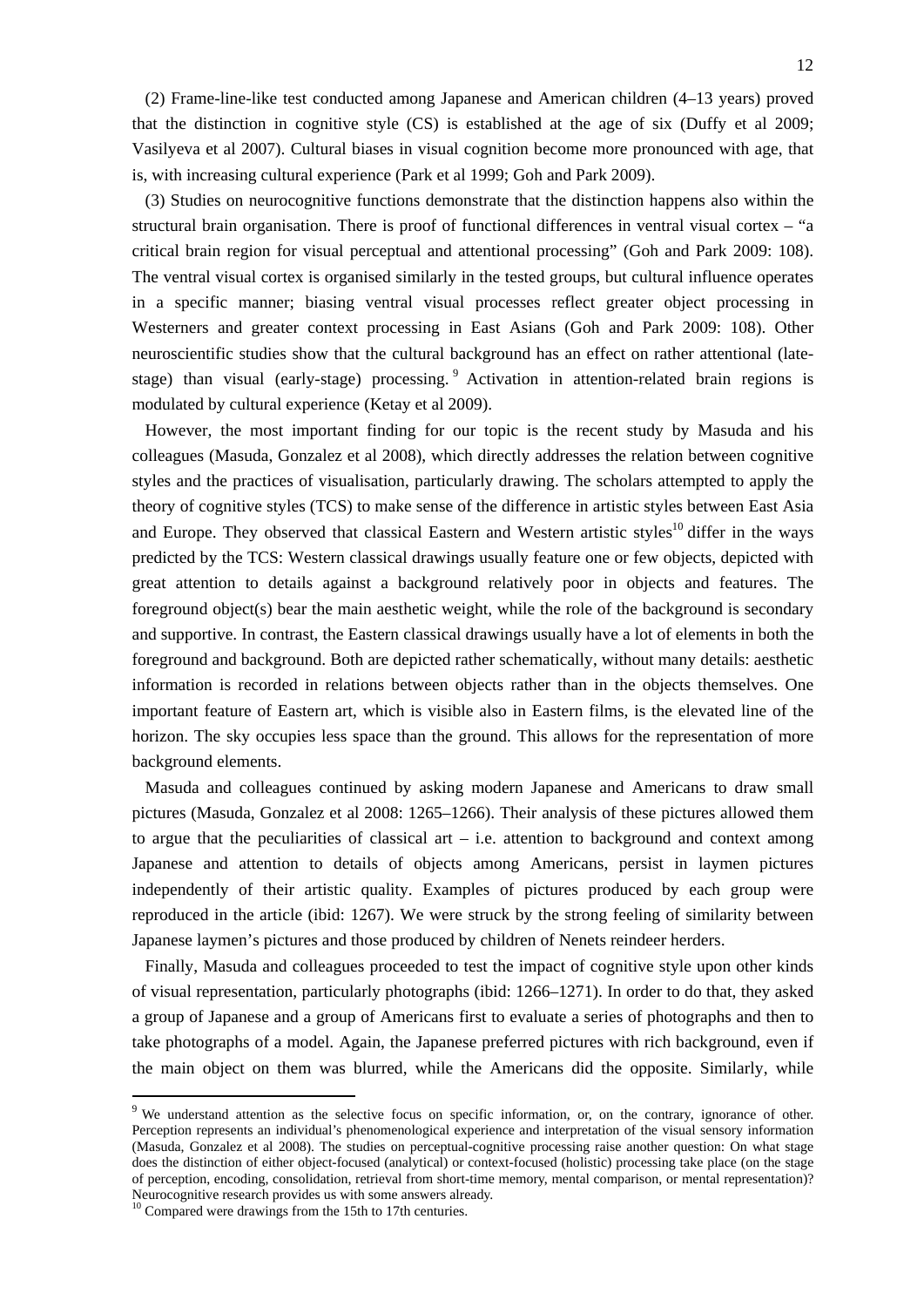Americans took photographs in such a way as to make the maximum numbers of details of the model visible and recognisable, the Japanese cared more about the details of position and contextualisation of the model in the room. Therefore, Masuda and colleagues demonstrated quite convincingly that the styles of visualisation of Japanese and Americans are different; moreover, these differences correspond to expectations that Japanese have a culturally induced bias towards context and against foreground details (i.e. the interdependent style of visual perception and holistic processing) and Americans a bias towards details and against context (i.e. the independent style of visual perception and analytic processing).

In our opinion, these studies convincingly show how social and cultural practices can influence important aspects of the form of visual representations (particularly drawings) – the organisation of space in terms of background-foreground relations and the degree of details of foreground objects. This correlation might well inspire modifications in essential features of the concept of Self and its relations to others. Self-construal and Self-others interdependence are then factors that can induce a particular culture-specific cognitive style; the latter, on its own, can affect both visual perception and visual representation. If this theoretical model is correct, it is the cognitive style – an important aspect of culture – that we as researchers can learn from while analysing the form of drawings.

However, the studies conducted so far and described in this section still have several important shortcomings, which make it difficult to claim that the described theoretical model is proven beyond reasonable doubt. First of all, these studies, with one notable exception (Uskul et al 2008) focused on two groups only, on Northern Americans (mainly from the U.S.) and East Asians (in particular Japanese). Secondly, and most importantly, Masuda, Gonzales et al (2008) demonstrated only that certain differences in visuality regularly occur across ethnic groups. Thus, differences in both visual conventions (as manifested by artistic conventions in painting, by visualisation through photographs, and by visual affordance) and in a cultural preference for more social information have been found between Americans and Japanese. Nevertheless, the scholars have in fact not proven that these differences are related to each other and that the former causes the latter. This could be proven only by demonstrating the statistical correlation between the aspects of visual representation (the size of background as determined by the position of the line of horizon, for example) and the degree of holistic as opposite to analytic processing (as measured, for example, by Kitayama squares). Otherwise, it cannot be excluded that the differences observed are not related to the cognitive styles but happen to rely on some another aspect(s) of Japanese and American culture. In order to resolve these shortcomings, we performed a small pilot study in Chukotka, in the far north of Russia, which will be described in the two following sections of the paper.

#### **Empirical Study Design**

The present empirical study was conducted in two seashore hamlets of Providenski District in Chukchi Peninsula, Russian Federation, called New Chaplino (ca. 470 inhabitants) and Yanrakynnot (about 420 inhabitants). New Chaplino's origin goes back to Old (*Staroe*) Chaplino, an artificial assemblage of Yupik Eskimo settlements put together by the Soviet government, which was then moved to Tkachen bay in 1958 and renamed New (*Novoe*) Chaplino. Together with Yupik, the hamlet is settled by Chukchi and incomers (Russians, Ukrainians, and Moldavians). As for traditional economic activity, sea mammal hunting prevails here. In contrast, Yanrakynnot is a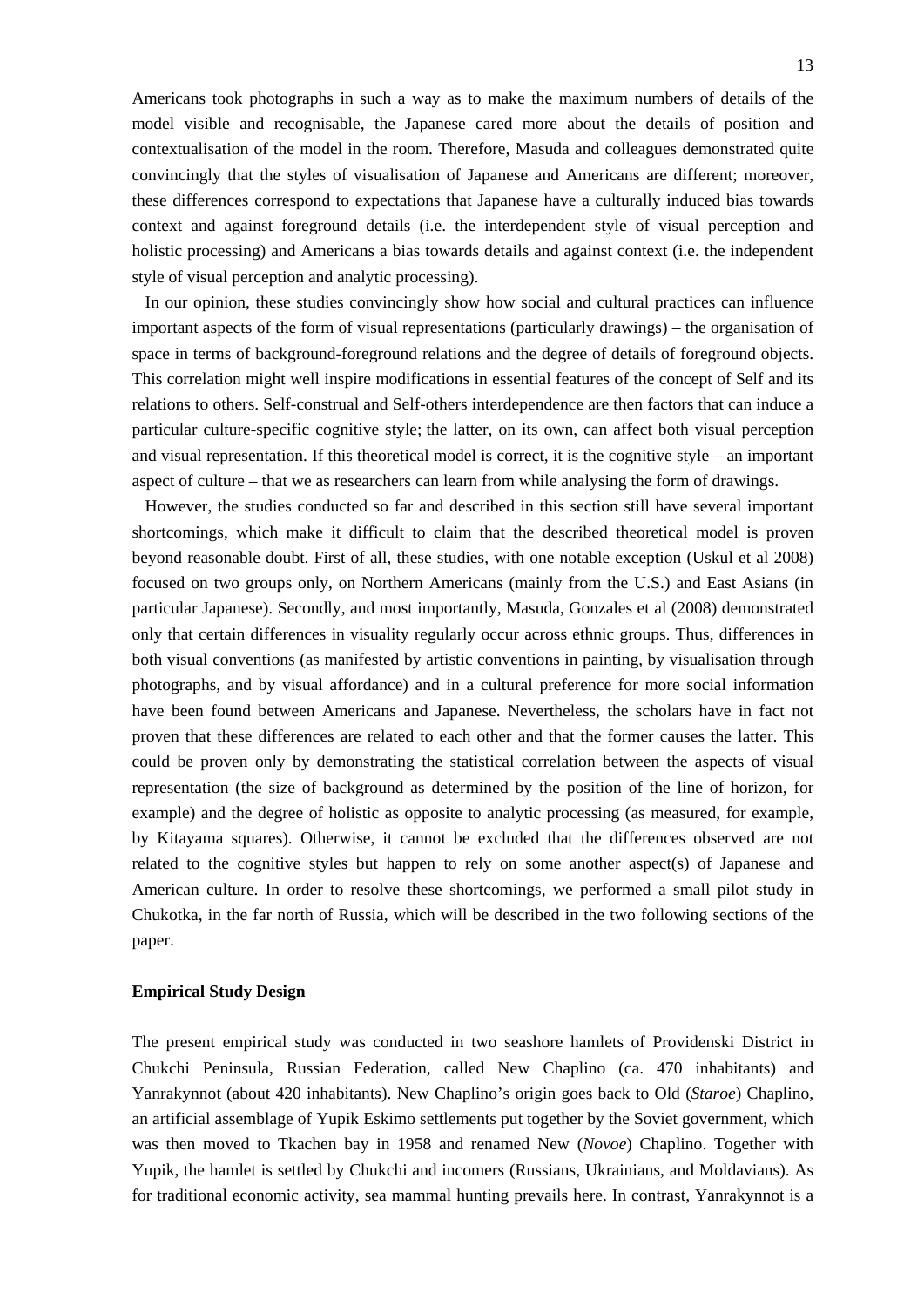traditional settlement where both sea mammal hunting and reindeer herding play significant roles. The majority of inhabitants identify themselves as Chukchi. New Chaplino is considered to be a more favourable place to live in than Yanrakynnot as its inhabitants profit from job offers and purveyance in the nearby located regional centre Providenya.

Another important aspect to mention is the composition of the studied group. The data were collected amongst local school children during the summer camp 2010. Whereas the summer camp in New Chaplino included 7–16-year-old pupils, the Yanrakynnot group comprised 7–11-year-old pupils (the one 16-year-old participant was excluded from the statistical analysis). As the case reported here is a day summer camp, the type of the school (boarding or day school) loses its validity. The participants of the camp were either a) pupils who could not travel and/or spend their vacation elsewhere or b) children whose parents preferred for one reason or another to have the school taking care of their offspring (the summer camp provides free meals, a 7-hour-programme, and institutional supervision). In other words, the day camp comprised those children who were for the time being "immobile" – unable to travel neither outside of Chukotka (in contrast to the children who happened to receive this year's free vacation in the Moscow region or Russian South for their performance in academics, or those children whose parents are employed and receive a partial travel subsidy to vacation off the peninsula every two years) nor within Chukotka (as opposed to children returning to the reindeer herders' base in the tundra, the sea mammal hunters' summer base, or relatives in a nearby village).

All in all, the social characteristics of the group might seem more relevant in this case than their ethnicity: out of 22 children in New Chaplino who participated in one task or another (with 2 cases of 3 siblings in the sample), there are 5 cases of single motherhood, 8 cases of an alcohol-abusive parent, and 7 cases of an unemployed (UE) parent. One family (3 siblings studied) belonged to the Yupik sea hunters, one family (1 child studied) to the Chukchi reindeer herders, and one family (1 child studied) to the traditional bone carvers. In Yanrakynnot, out of 14 children (1 case of 3 siblings in the sample), there are 6 cases of single motherhood, 6 cases of UE, and 11 cases of an alcohol-abusive parent. Two families are traditionally both reindeer herders and sea mammal hunters, two families sea mammal hunters, and two families reindeer herders; in the sample there is one child present from each family.

Our research design comprised several experimental tools, including drawings and the use of photography (in our case, we use both photos as objects and photography as a practice), which draw on Masuda et al's study (Masuda, Gonzales et al 2008). The participants were asked to make a portrait photograph of a model, evaluate photographs provided by the researcher, and draw a bay. The data obtained from these tasks were then compared with the results of drawing the Kitayama squares. We also collected supplementary qualitative data on each informant that included his/her family background, interests, and motivations.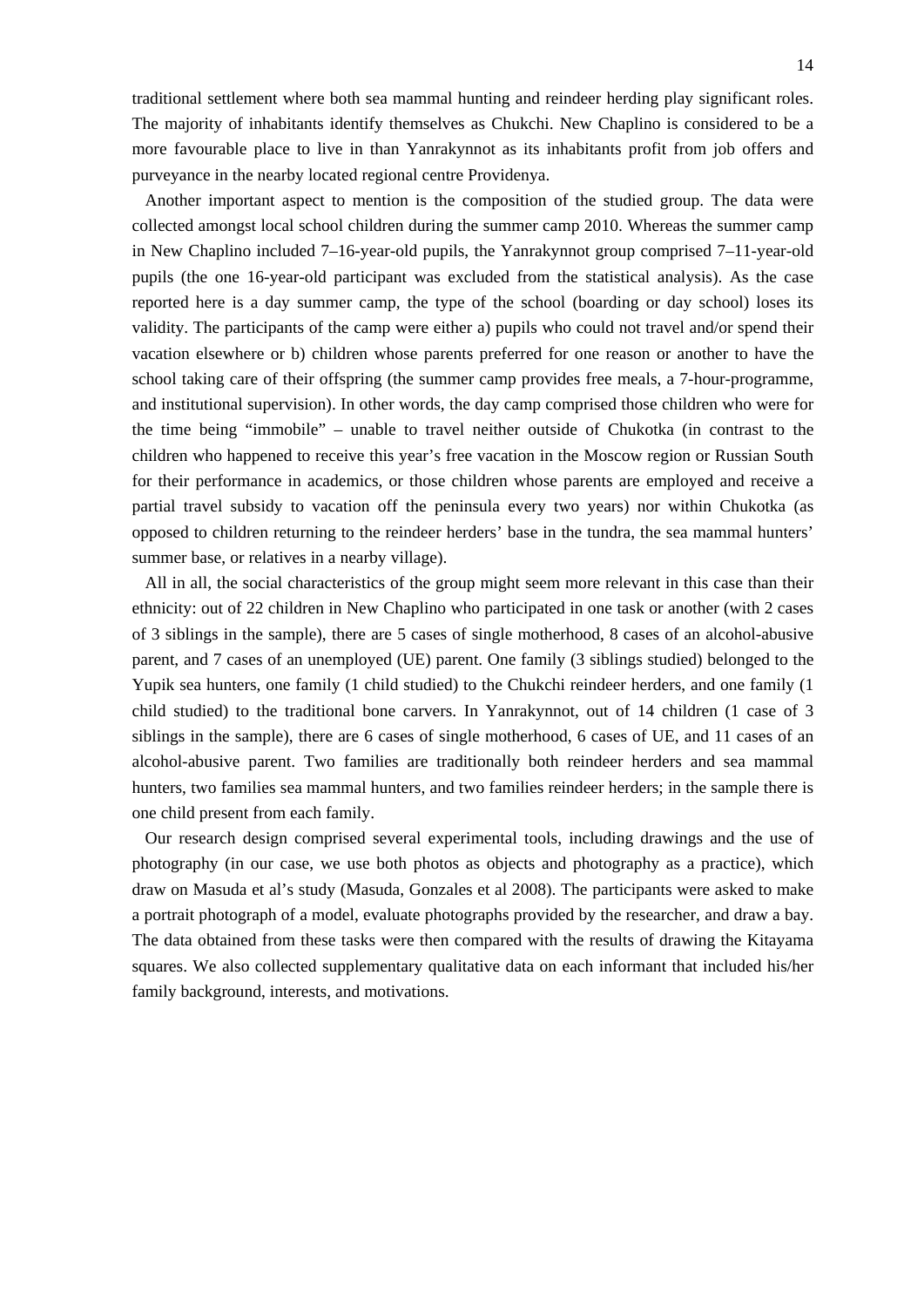| Respondents    |                        |              |          |      |       |  |
|----------------|------------------------|--------------|----------|------|-------|--|
| $N_2$          | <b>Tests</b>           | Settlement   |          | boys | girls |  |
|                | Drawing                | New Chaplino |          | 10   |       |  |
|                |                        | Yanrakynnot  |          | 10   |       |  |
| 2              | Kitayama squares       | New Chaplino |          | 6    |       |  |
|                |                        | Yanrakynnot  |          | 8    |       |  |
| 3              | Portrait photographing | New Chaplino |          | 9    |       |  |
|                |                        | Yanrakynnot  | indoors  | q    |       |  |
|                |                        |              | outdoors | 3    |       |  |
| $\overline{4}$ | Photo evaluation       | New Chaplino |          | 9    |       |  |
|                |                        | Yanrakynnot  |          |      |       |  |

The number of respondents in each test can be summarised as follows:

## *Fig. 3: A summary of respondents by test numbers for each task*

The changing number of respondents was caused by inconsistent, rather voluntary presence of children in the summer camp as a whole, and for each concrete task in particular. Every day the composition of the group was slightly different, so the given tasks were answered each time by a different number of respondents. The overall relatively small number of respondents is the result of the generally low presence of school children in the village during the summer.

The procedure of data collection had certain peculiarities: In case of New Chaplino the tasks were given one or two tasks at the time with a pause of several days in-between as the researcher was living in this village for several weeks. Before the tasks were given to the children, the researcher socialised with the children informally (in the street, in play, hiking, teaching them how to take pictures). In Yanrakynnot, the tasks were given in one morning, just before the closing ceremony of the camp, so to some extent the tasks were conducted in a rush and each time with a different number of respondents. No prior socialisation with the children was possible (except for one girl, cousin of the host).

Using this toolkit, we wished to test the correlations between the degree of holistic in contrast to analytic processing (which, in accordance to Kitayama and others reflects the cognitive style), on the one hand, and the size of background on drawings (measured by the position of the horizon), on the other. We also wanted to test if the degree of holistic as opposed to analytic processing affected the preferences for certain kinds of photographs as well as the manner of taking photos by participants themselves. Our working hypothesis was that children with a high degree of perceptual holism would prefer photos with rich background (and smaller focal objects) and take similar photos themselves, while the children with a high degree of perceptual analytics would both prefer and take photos with large and detailed focal objects.

The set of tasks went as follows:

1. Children were asked to draw a bay, including four obligatory objects – the sea, a house, hills, and a person. Additional elements were welcome. The paper size A4 was used in the landscape format. The topic of a bay was chosen deliberately as it is conventional theme in the artistic style of both the Chukchi and Yupik bone-carving and art schooling. We assumed that if children in the study have been exposed to such conventions since pre-school times, the subject itself would not have caused any difficulties. It was important to us that it was the realisation of the subject (mainly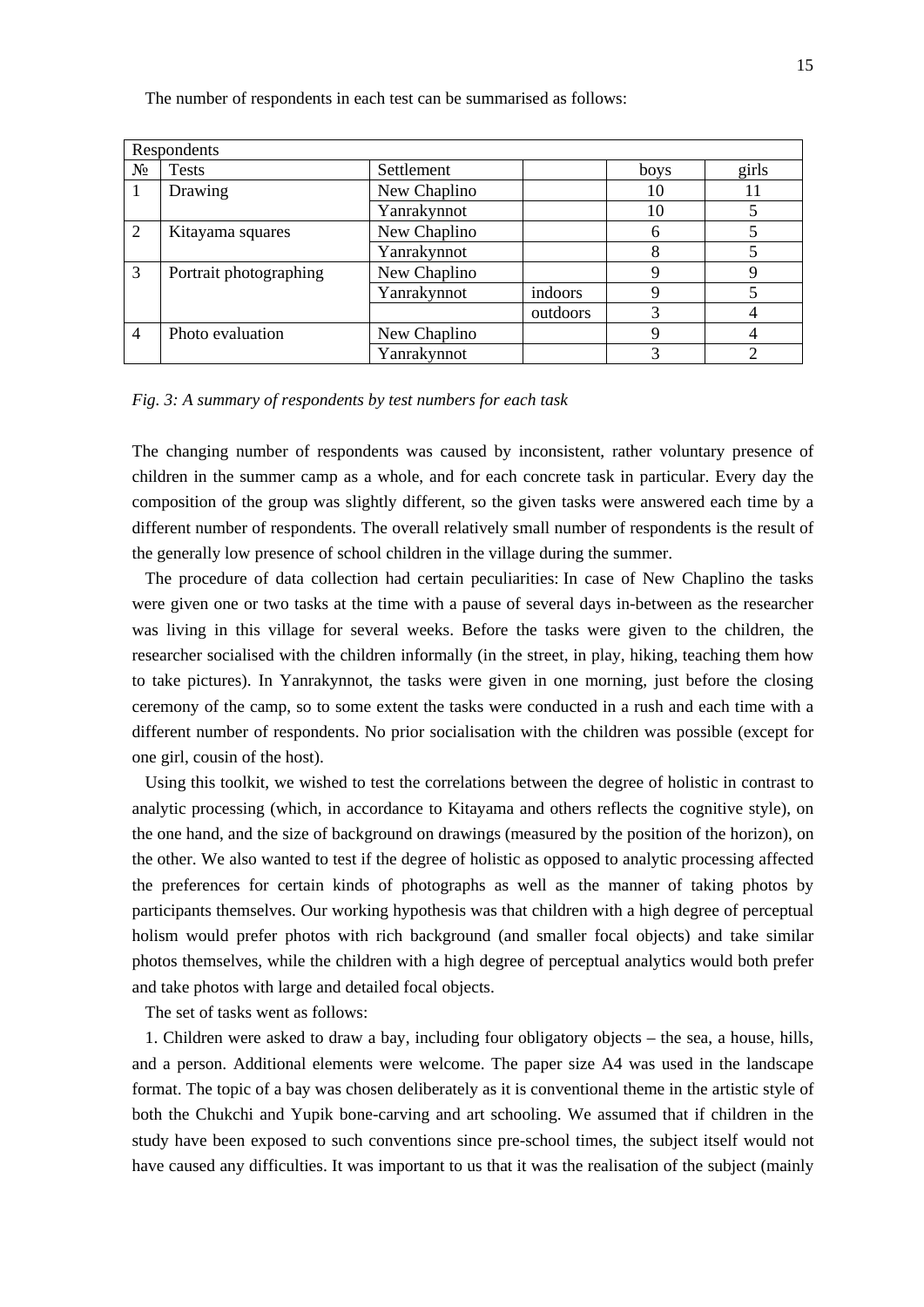through composition and object interdependence), which should reveal the differences in children's perception and visual processing, and not the choice of a subject.

The task, as the reality shows, needs at least 15–20 minutes for completion. Children tended to go from desk to desk, checking what their friends drew or in search of 'the right' colour pencil. Sometimes they thought of the content for a long time, keeping the paper empty, and then spending a great amount of time filling in the objects with colour. Children preferred to cross-out the drawing if they did not like it, to fold the paper, and to start all over again. It was necessary to make sure that the children drew all the necessary objects; they often forgot one or two. In New Chaplino, some children were drawing for more than 30 minutes; then they were urged to finish by the teacher under the threat that they would not receive brunch if they did not arrive there on time.

The drawing task was aimed to reveal how important or unimportant the horizon, contextual information, and/or the salience of objects were for the children. After all the drawings were collected, the height of the horizon, which was taken to indicate the size of the background (see Masuda, Gonzales et al 2008) was measured on both the left and right side.

2. The next task was the Frame-line test, designed by Kitayama et al (Kitayama et al 2003) and described in details above. In comparison to the test originally described by Kitayama and colleagues, our variant had several parameters changed. Firstly, the square in the example was 150 mm (instead of 90 mm) and the line 50 mm (instead of 30 mm) long. We thought that the bigger squares would be easy for the children to fill. Secondly, the empty squares in the test templates were always the same size, namely 60 mm (and therefore the resulting line should be 50 mm in the absolute task and 20 mm in the relative task). Each template consisted of 8 empty squares where 5 squares were training ones and only the last three were taken as valid results. This was done to minimise the effect of motor skills on the results of the test: we supposed that by the sixth trial the children would get used to the task and learn to draw the line they really considered to be correct rather than those they just managed to draw. This task conducted in the group of children was the most difficult to explain. Despite the fact that the example was given, participants had a hard time to understand the tasks. In the absolute task, some children used another survey template as a stencil and wished to fulfil the task by copying the line. Such attempts were immediately discouraged by the interviewer. In the relative task, it was necessary to show examples of fractions and how a fraction was related to the task. In this case, however, the children divided the line into fractions in all its length and did not determine the length of the first portion at its necessary position.

3. For the task "Photographing a model", the pupils were asked to take four pictures of a peer in such a way that (1) the peer was sitting in the classroom, (2) the peer was standing in the classroom, (3) the peer was sitting in the corridor (with the long, narrow room behind his/her back), (4) the peer was standing in the corridor (with the long, narrow room behind his/her back). In each case, the model was about 215 centimetres away from the photographer. The participants were asked to take the pictures horizontally only. This task went well despite the initial assumption that children would have a hard time learning how to use the zoom. Even the more complex digital single-lens reflex camera Canon EOS 400D with the lens Tamron (AF 18–250 mm) with a manual zoom was mastered by children in a very short time.

4. The task "Photo evaluation" used seven photo sets that consisted of portraits of the same man who was either sitting indoor (interior INT), sitting outdoor (exterior EXT), or standing outdoor. In the same posture the model was photographed with a different lens (from 18 mm to 250 mm wide),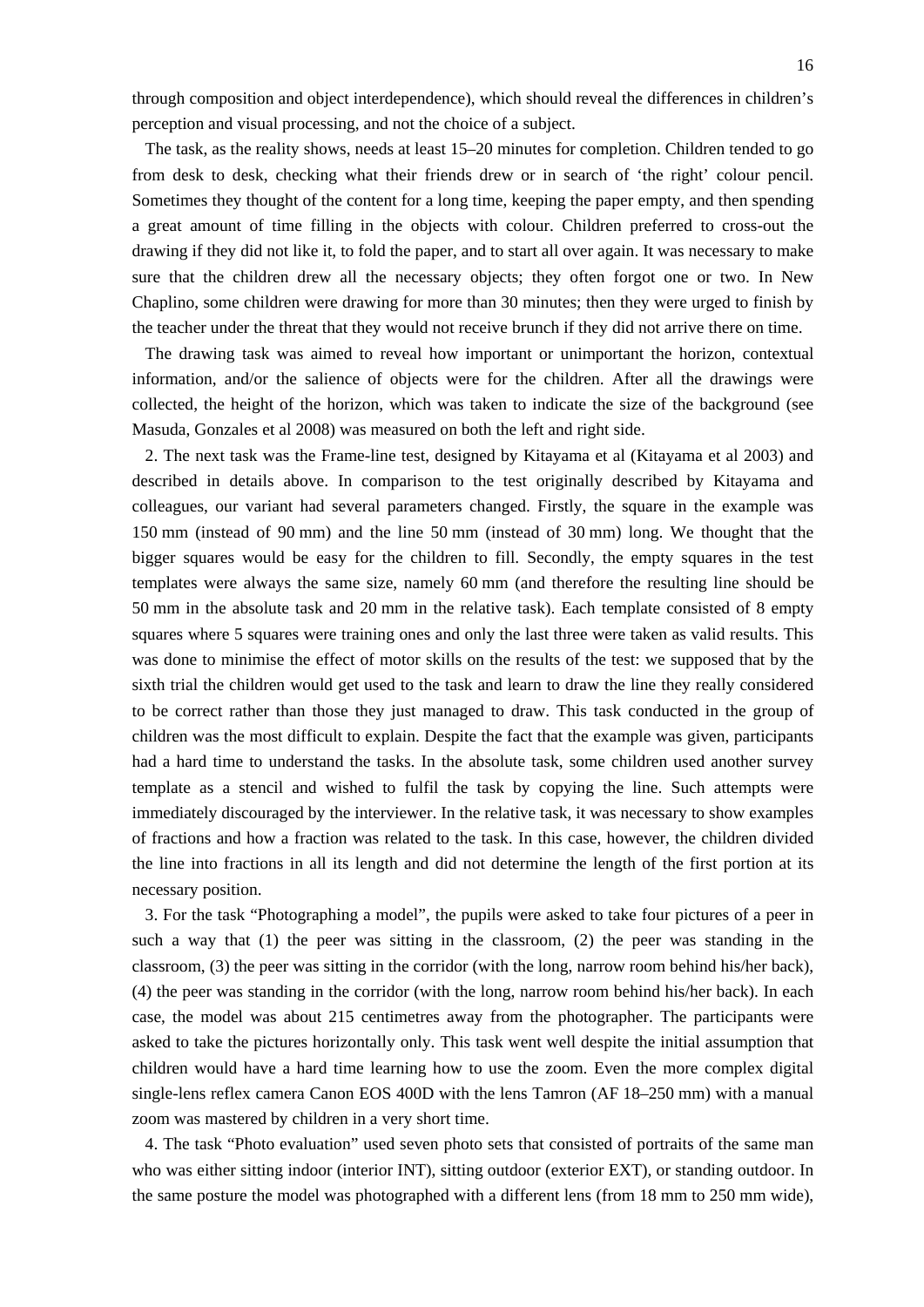which led to a change in the width of the perspective field, in focal length, and in the size of the figure (the smaller the lens size, the smaller the figure). In two sets, the figure of a man was kept the same by adjusting the distance between the tripod (photographer) and the model accordingly. In all other sets the model was photographed from the same spot and only the lens was changed.

The "photo evaluation" was conducted slightly differently in the two hamlets. As the capacities and time were sufficient in the case of New Chaplino, these respondents were asked similar question twice with a pause of several weeks in-between. In other words, the task "Photo evaluation" consisted of a two-fold evaluation of a set of photos. Firstly, the respondents were to choose the best photograph out of the set number 7 and out of the set number 9. The chosen photo was to be evaluated on a scale of 1–7 (1 worst, 7 best). After several weeks, the children were asked to evaluate all the photos from all the sets. Each photo was graded on the above 7-point scale. In Yanrakynnot, only this second version of the task was conducted with the group of children.

## **Results and Discussion**

The quantitative data obtained from the children was analysed using the SPSS software, which is a standard tool for statistical data processing in social sciences. Unfortunately, the collected sample was rather small. Since the representatives of one single ethnic and social group – the settled Yupik Eskimo – comprised almost the whole sample, no comparison of visual perception between groups was possible. This has been so far the most important limitation in our study, which we are going to rectify in the future. Besides that, a different number of participants performed each of the tests; therefore the correlations between tests could be studied only on the basis of smaller sub-samples of the main sample, comprising 15 to 20 participants. In fact, we initially regarded our study a pilot project, aimed rather at testing our newly designed research tools than obtaining significant results. Indeed, obtaining statistically significant results from a sample so small is almost impossible: in order to obtain them, the correlation between variables should be extremely high. It has been, therefore, truly surprising for us that we were still able to obtain conclusive results with extremely good statistical validity.

The most important result is the extremely strong correlation between the children's degree of holistic versus analytic processing as measured by the Kitayama squares and their way of drawing as reflected in the position of the line of horizon on their pictures. In order to test this correlation, we introduced a special parameter, which we named Kitayama Index, or (KI):

 $KI = |aver (50 - AT)| - |aver (20 - RT)|$ 

AT and RT represent the length of the line drawn in the absolute and relative test squares respectively, while 50 and 20 are the right (exact) line lengths under these test conditions. In other words, the KI represents the difference between the average mistakes made by a child in the absolute and relative tests. KI is less than zero if the child makes bigger mistakes in the relative than in the absolute Kitayama square and, therefore, presumably has more analytic then holistic processing. In the opposite situation of more holistic processing, the KI is higher than zero. The absolute value of the index presumably reflects the degree of holism or analytics of perception, as you can see from these tables: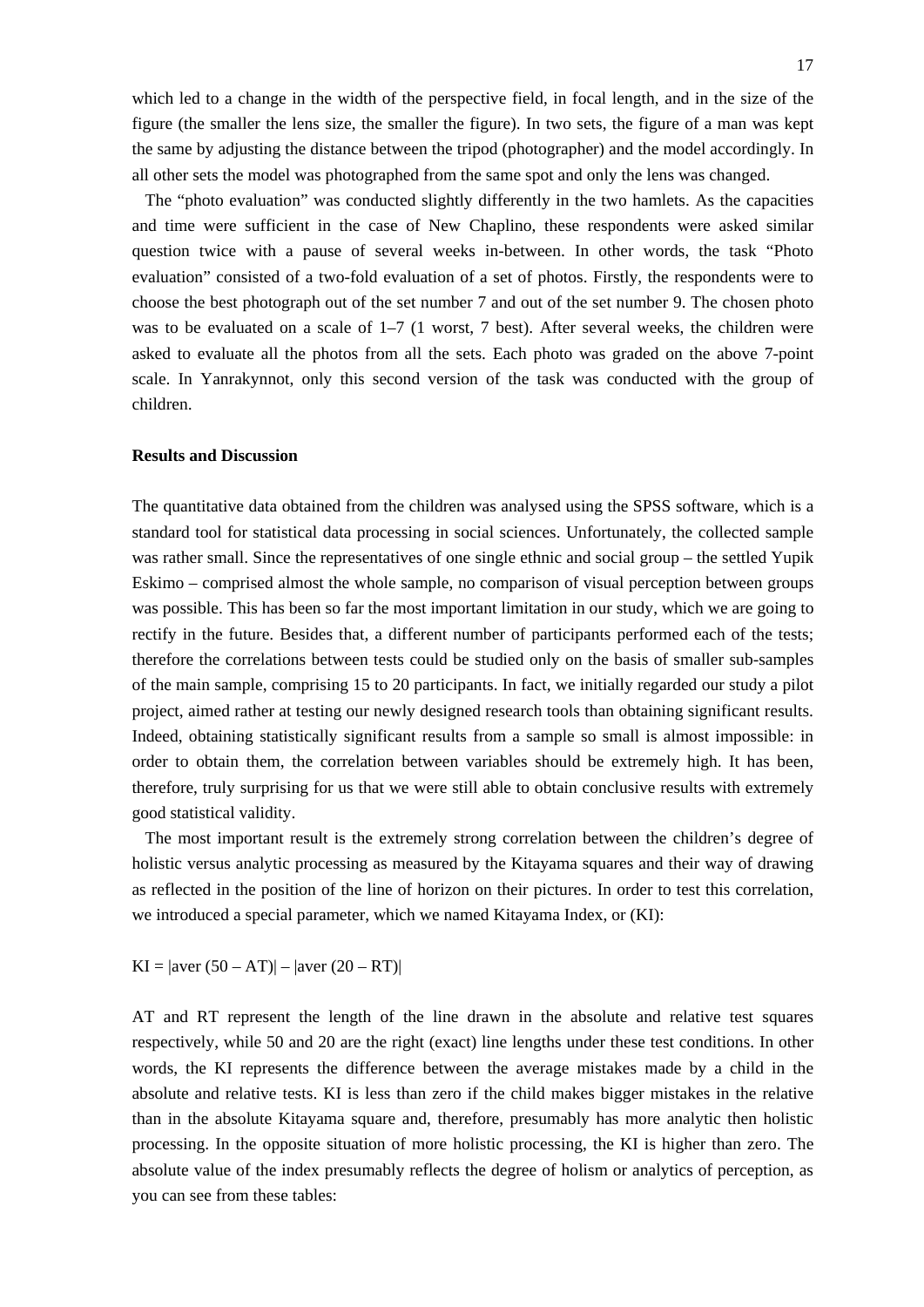| Pearson correlation<br>with Kitayama Index | Average of the horizon | Horizon on the left side | Horizon on the right side |  |
|--------------------------------------------|------------------------|--------------------------|---------------------------|--|
| Correlation coefficient                    | 0.761                  | 0.717                    | 0.737                     |  |
| Sig. (p), 2-tailed                         | 0.000                  | 0.001                    | 0.001                     |  |
| -N                                         |                        |                          |                           |  |

*Fig. 4: Summary of linear (Pearson) correlations between the Kitayama Index and the parameters of horizon in the drawing* 

| Spearman correlation<br>with Kitayama Index | Average of the horizon | Horizon on the left side | Horizon on the right side |  |
|---------------------------------------------|------------------------|--------------------------|---------------------------|--|
| Correlation coefficient                     | 0.740                  | 0.678                    | 0.772                     |  |
| Sig. (p), 2-tailed                          | 0.001                  | 0.003                    | 0.000                     |  |
|                                             |                        |                          |                           |  |

*Fig. 5: Summary of non-parametric (Spearman) correlations between the Kitayama Index and the parameters of horizon in the drawing* 

The Pearson correlation coefficient between KI and the average position of the horizon on the picture is almost 0.8, which is an extremely high correlation. The two-tailed probability of the mistake, that is the statistical significance (p), is less than one percent. The results of the Spearman correlation are almost as high. Therefore, we have discovered convincing proof that the important attribute of children's pictures – that development and richness of background as reflected in the position of horizon – depends, up to the degree close to determination, on the style (related to priming and biases) of visual perception as predicted by the cognitive style. This dependence has been previously only assumed (but not tested) by Masuda and colleagues. Importantly, we managed to demonstrate this dependence in a group very different from those previously studied in the framework of the cognitive styles' paradigm. In our opinion, this is an important argument for the very important role that cognitive styles, which are presumably a cultural artefact, play in the ways of creative visualisation.

The results we obtained in our tests with photographs are, unfortunately, much less impressive. Both Kitayama and Masuda predict that, other things being equal, people with holistic visual perception should dislike photos with poor background and like those with rich background. In order to test this prediction, we investigated the correlation between the KI and the mean evaluations of the photograph sets. Since these evaluations were not normally distributed, we had to rely on Pearson correlations only. The results are presented in the following table:

| Pearson<br>correlation<br>with<br>Kitayama<br>Index | Mean<br>evaluation<br>of the<br><b>18 mm</b><br>lens | Mean<br>evaluation<br>of the<br>$35 \text{ mm}$<br>lens | Mean<br>evaluation<br>of the<br>50 mm<br>lens | Mean<br>evaluation<br>of the<br><b>70 mm</b><br>lens | Mean<br>evaluation<br>of the<br>100 mm<br>lens | Mean<br>evaluation<br>of the<br>200 mm<br>lens | Mean<br>evaluation<br>of the<br>250 mm<br>lens |
|-----------------------------------------------------|------------------------------------------------------|---------------------------------------------------------|-----------------------------------------------|------------------------------------------------------|------------------------------------------------|------------------------------------------------|------------------------------------------------|
| Correlation<br>coefficient                          | $-0.346$                                             | $-0.638$                                                | $-0.710$                                      | $-0.515$                                             | $-0.540$                                       | $-0.785$                                       | $-0.206$                                       |
| Sig. (2-<br>tailed)                                 | 0.297                                                | 0.035                                                   | 0.014                                         | 0.105                                                | 0.086                                          | 0.004                                          | 0.544                                          |
| N                                                   | 11                                                   | 11                                                      | 11                                            | 11                                                   | 11                                             | 11                                             | 11                                             |

*Fig. 6: Summary of linear (Pearson) correlations between the Kitayama Index and the results of the photo evaluation task*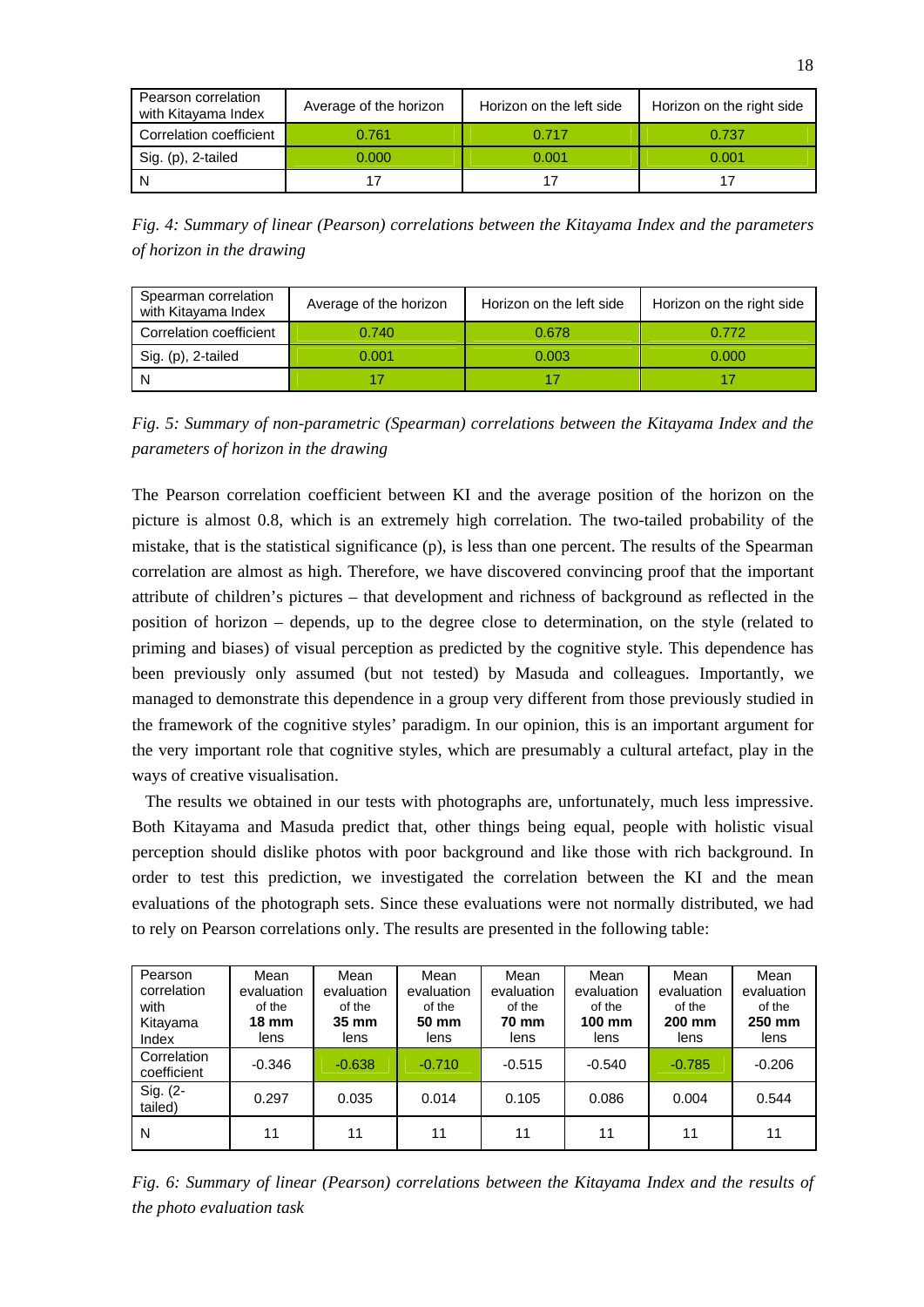As you can see, all the correlations between the KI and the values given to photographs are negative. This means, in fact, that the more holistic the perception of a child was, the less he liked our photograph sets in general. As predicted by Kitayama and Masuda, this negative correlation was especially pronounced in the cases of close-up photographs with little background (lens with length 200 mm or telephoto lens). In contrast to the predictions, however, the dislike was even stronger in the case of wide shot photographs with rich background (lenses 35 mm and 50 mm). One possible explanation can be that the children simply did not like the objects in the background for whatever reason. This can explain why children, who should be more attentive to background, disliked it just as much as pictures without background at all.

Finally, we have failed to find any significant correlations between the KI and the kinds of photographs the children produced. One possible explanation is that children did not master the camera well enough in order to take the photographs they really liked. The other explanation can be that our sample was simply too small to allow for other possible factors' cancelling each other and the significant correlations becoming visible.

In any case, however, our study proves that at least as far as drawings are concerned, the form of the visual representation – namely the richness and size of background – is likely to depend directly on cognitive style induced by social and cultural practices. Therefore, it can be used for making assumptions about cognitive style, which seems to be an important aspect of culture. Importantly, the cognitive style is not something easily detectable by the means of interviews or participant observation and, therefore, the analysis of drawings could be one of the best methods to study it in the field.

#### **Conclusions and Plans for Future Research**

In this paper, we tried to establish how visual representations, particularly drawings, can be used to obtain information about social and cultural practices and assumptions. We were particularly interested, if visual representations can be employed to reliably discover those facts about cultures and societies that cannot easily be discovered by standard ethnographic techniques such as participant observation and interviews.

The material we have presented shows, as we hope, that such facts indeed can be reliably established from drawings as far as appropriate methods and theoretical models are used. This concerns both the content (what is depicted) and the form (how it is depicted) of drawings. In the case of content, as we believe, the most reliable way to extract new social and cultural facts from drawings is to trace the changes in the depicted content and associate it with the changes in social practices. The form of drawings, on the other hand, can be a useful indicator of culturally induced cognitive style, which is intimately related to the concept of Self in relation to others. As it has been shown in many studies performed in the framework of cross-cultural psychology, cognitive style is likely to affect many aspects of behaviour as well as a number of cultural assumptions and preferences apart from visual perception (for a review see Kitayama et al 2007; Nisbett 2003; Shore 1998). Unfortunately, standard ethnographic tools can rarely provide cues to it.

Although our study confirms the existence of a relationship between visual perception and cognitive styles, our sample does not allow us to draw more valid conclusions on how the relationship between socialisation and/or cultural influence, on one side, and the style of visual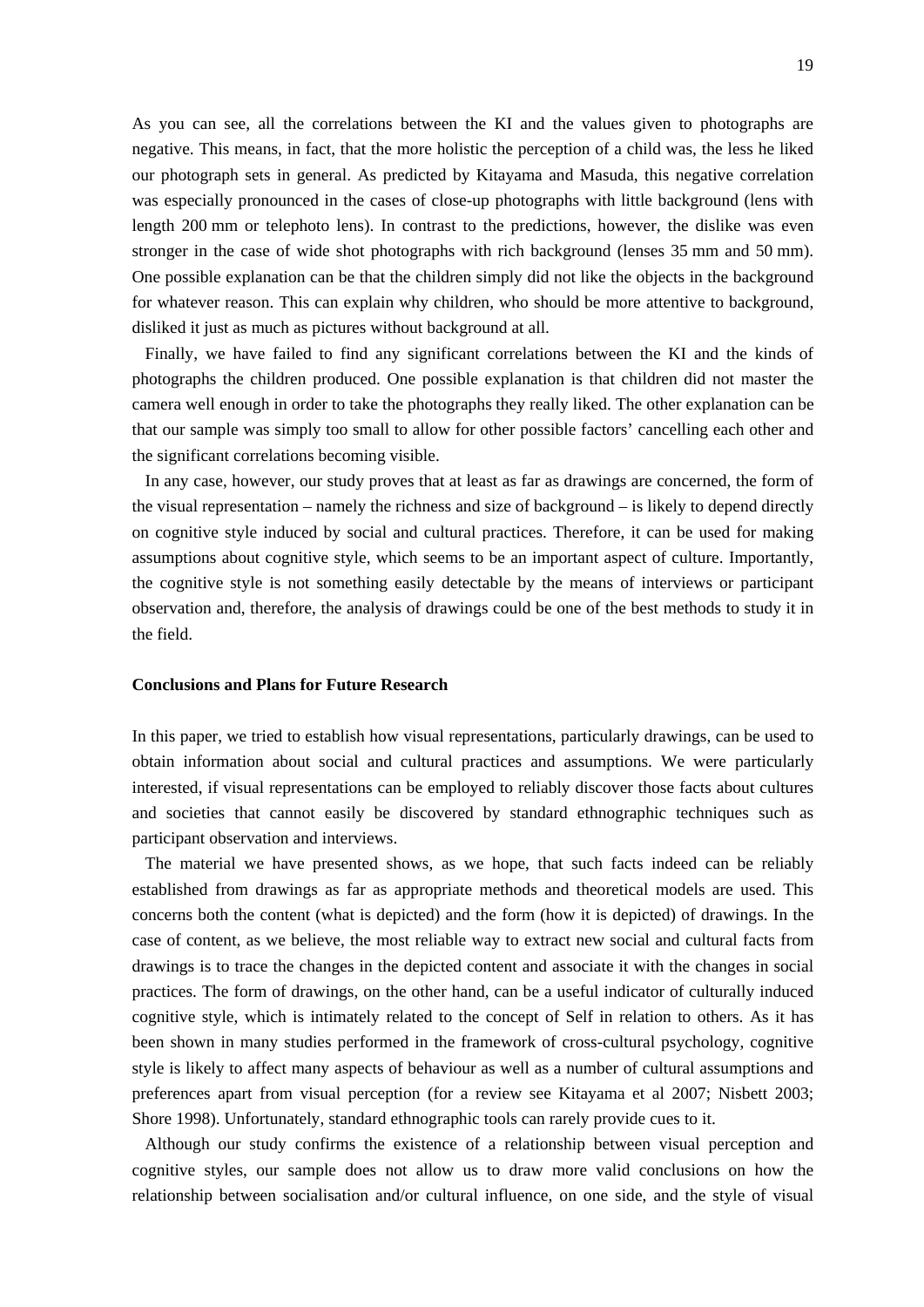perception, on the other side, really works. As the sample included members of only one cultural background, we cannot give a valid support to the argument, whether people coming from the same cultural background are characterised by a dominant strategy of processing visual information or not. We are going to compensate for that in our forthcoming work, which expands on the issue. This work will be based on a new survey portfolio, which will contain the following items:

- Brief survey data list (age, sex, ethnic origin, residence, parents' profession)
- Task: Drawing of a bay
- "Kitayama squares". Absolute and relative tasks.
- Task: Ornament evaluation

This package of tasks will be administered to informants at two different field sites. Istomin will survey school children in Tazovsky District, Yamal-Nenets Area, North-Western Siberia, while Bagdasarova will do the same in Providenski District, Chukotski Autonomous Okrug, in the far north-east of Russia. This new sample will be much bigger, cross-cultural, and more consistent (all tasks will be given to all the children from the sample).

All the tasks have been already described in our previous research design; only the ornament evaluation is new. It is designed as follows: the informants will be confronted with four types of ornaments:

• Single geometric motif

1

- Single plant- or animal-like motif
- Combined geometric motifs
- Combined plant- or animal-like motifs

They will be asked to evaluate each item according to their aesthetic or other preference and assign each type a mark from 1 (the worst) to 5 (the best). We expect that the participants with high perceptual analytics would prefer single ornaments, while those with high holism would opt for combined ornaments. If this expectation can be proven it can potentially contribute to explaining the differences in the forms of ornaments between peoples and cultures.

We hope that this future research will become an important contribution to better understanding the relation between culture, visual perception, and styles of visualisation.<sup>11</sup>

 $11$  By the time the final draft of this paper had been submitted for publication, the field work of this study was already completed. The data from 253 surveys collected in the two regions had been processed. We hope to publish the results of this new study in the near future.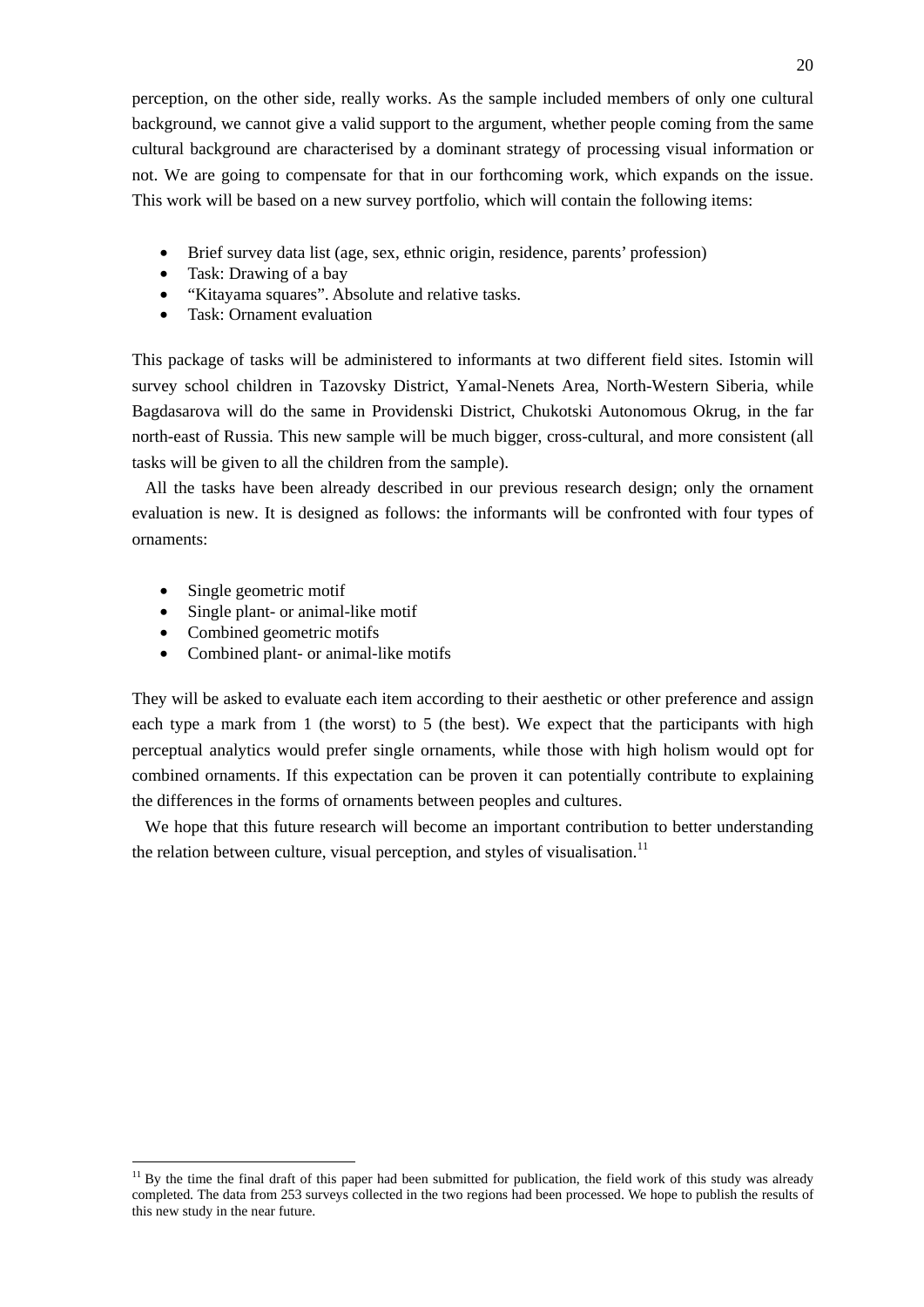#### **References**

Bagdasarova, Jaroslava. 2009. Sociokul'turnaya transformacia migrantov v inokul'turnoj srede. (Sociocultural transformation of migrants in the receiving society). Unpublished PhD dissertation, Saint Petersburg State University, Research Council D 212.232.06, defended on 24th November 2009.

Barthes, Roland. 1981. *Camera Lucida.* New York: Hill and Wang.

Barthes, Roland. 1994. *Izbrannye raboty. Semiotika. Poetika.* Moskva: Progress, Universe, Reya.

Barthes, Roland. 2009. *Mythologies*. Selected and translated from the French by Annette Lavers. 'Astrology' translated by Siân Reynolds. With an introduction by Neil Badmington. London: Vintage.

Bourdieu, Pierre. 1977. *Outline of a Theory of Practice.* Cambridge and New York: Cambridge University Press.

Chua, Hannah F., Julie E. Boland and Richard E. Nisbett. 2005. Cultural Variation in Eye Movements during Scene Perception. *Proceedings of the National Academy of Sciences* 102(35): 12629–12633.

Duffy, Sean, R. Toriyama, S. Itakura and Shinobu Kitayama. 2009. Development of Cultural Strategies of Attention in North American and Japanese Children. *Journal of Experimental Child Psychology* 102(3): 351–359.

Kitayama, Shinobu and Hazel R. Markus (eds.). 1994. *Emotion and Culture. Empirical studies of mutual influence.* Washington: American Psychological Association.

Goh, Joshua O. and Denise C. Park. 2009. Culture Sculpts the Perceptual Brain. In: J.Y. Chiao (ed.). *Cultural Neuroscience: cultural influences on brain function*, New York: Elsevier, pp. 95– 111.

Hofstede, Geert H. 1980. *Culture's Consequences: international differences in work-related values*. (Sage Library of Social Research 101). Newbury Park and London: Sage Publications.

Ji, Li-Jun, Kaiping Peng and Richard E. Nisbett. 2000. Culture, Control, and Perception of Relationships in the Environment. *Journal of Personality and Social Psychology* 78(5): 943–955.

Ketay, Sarah, Arthur Aron and Trey Hedden. 2009. Culture and Attention: evidence from brain and behavior. In: J.Y. Chiao (ed.). *Cultural Neuroscience: cultural influences on brain function*. New York: Elsevier, pp. 79–92.

Kitayama, Shinobu, Sean Duffy, Tadashi Kawamura and Jeff T. Larsen. 2003. Perceiving an Object and Its Context in Different Cultures: a cultural look at New Look. *Psychological Science* 14(3): 201–206.

Kitayama, Shinobu, Sean Duffy and Yukiko Uchida. 2007. Self as Cultural Mode of Being. In: Shinobu Kitayama and D. Cohen (eds.). *Handbook of Cultural Psychology.* New York: The Guilford Press, pp. 136–174.

Markus, Hazel R. and Shinobu Kitayama. 1991. Culture and the Self: implications for cognition, emotion, and motivation. *Psychological Review* 98(2): 224–253.

Markus, Hazel R. and Shinobu Kitayama. 2003. Culture, Self, and the Reality of the Social. *Psychological Inquiry* 14(3/4): 277–283.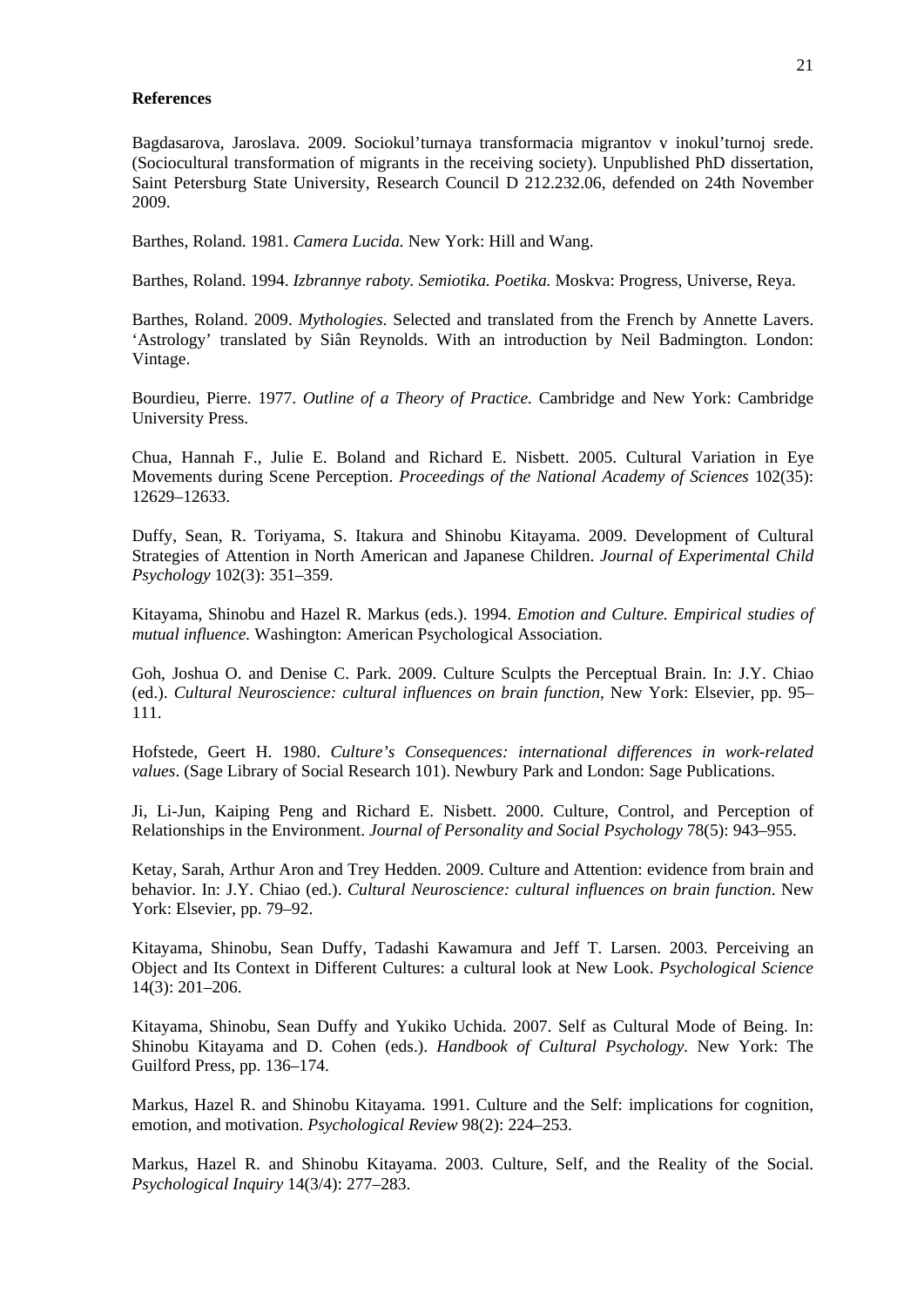Masuda, Takahiko and Richard E. Nisbett. 2001. Attending Holistically Versus Analytically: comparing the context sensitivity of Japanese and Americans. *Journal of Personality and Social Psychology* 81(5): 922–934.

Masuda, Takahiko and Richard E. Nisbett. 2006. Culture and Change Blindness. *Cognitive Science* 30(2): 381–399.

Masuda, Takahiko, Richard Gonzalez, Letty Kwan and Richard E. Nisbett. 2008. Culture and Aesthetic Preference: comparing the attention to context of East Asians and Americans. *Personality and Social Psychology Bulletin* 34(9): 1260–1275.

Masuda, Takahiko, Phoebe C. Ellsworth, Batja Mesquita, Shigehito Tanida, Janxin Leu and Ellen Van de Veerdonk. 2008. Placing the Face in Context: cultural differences in the perception of facial emotion. *Journal of Personality & Social Psychology* 94(3): 365–381.

Merriam-Webster Dictionary Online. http://www.merriam-webster.com/dictionary [accessed 03rd August 2011]

Nisbett, Richard E. 2003. The Geography of Thought: how Asians and Westerners think differently and why. New York: Free Press.

Nisbett, Richard E., Kaiping Peng, Incheol Choi and Ara Norenzayan. 2001. Culture and Systems of Thought: holistic versus analytic cognition. *Psychological Review* 108(2): 291–310.

Nisbett, Richard E. and Yuri Miyamoto. 2005. The Influence of Culture: holistic versus analytic perception. *Trends in Cognitive Sciences* 9(10): 467–473.

Ostrovski, Aleksandr B. (ed.). 1991. "Mir Detstva" V Traditsionnoi Kul'ture Narodov SSSR: Sbornik Nauchnykh Trudov (Vols. 1-2). Leningrad: Gos. muzei etnografii narodov SSSR.

Park, Denise C., Richard Nisbett and Trey Hedden. 1999. Aging, Culture, and Cognition. *The Journals of Gerontology Series B: Psychological Sciences and Social Sciences* 54B(2): 75–84.

Sapir, Edward. 1949. The Emergence of the Concept of Personality in a Study of Cultures. In: D.G. Mandelbaum (ed.). *Selected Writings of Edward Sapir*. Berkeley: University of California Press.

Shore, Bradd. 1998. *Culture in Mind Cognition, Culture, and the Problem of Meaning.* New York and Oxford: Oxford University Press.

Uskul, Ayse K., Shinobu Kitayama and Richard E. Nisbett. 2008. Ecocultural Basis of Cognition: farmers and fishermen are more holistic than herders. *Proceedings of the National Academy of Sciences* 105(25): 8552–8556.

Witkin, Herman A. 1967. A Cognitive-Style Approach to Cross-Cultural Research. *International Journal of Psychology* 2(4): 233–250.

Witkin, Herman A. and John W. Berry. 1975. Psychological Differentiation in Cross-Cultural Perspective. *Journal of Cross-Cultural Psychology* 6(1): 4–87.

Witkin, Herman A. and Donald R. Goodenough. 1977. Field Dependence and Interpersonal Behavior. *Psychological Bulletin* 84(4): 661–689.

Vasilyeva, Marina, Sean Duffy and Janellen Huttenlocher. 2007. Developmental Changes in the Use of Absolute and Relative Information: the case of spatial extent. *Journal of Cognition and Development* 8(4): 455–471.